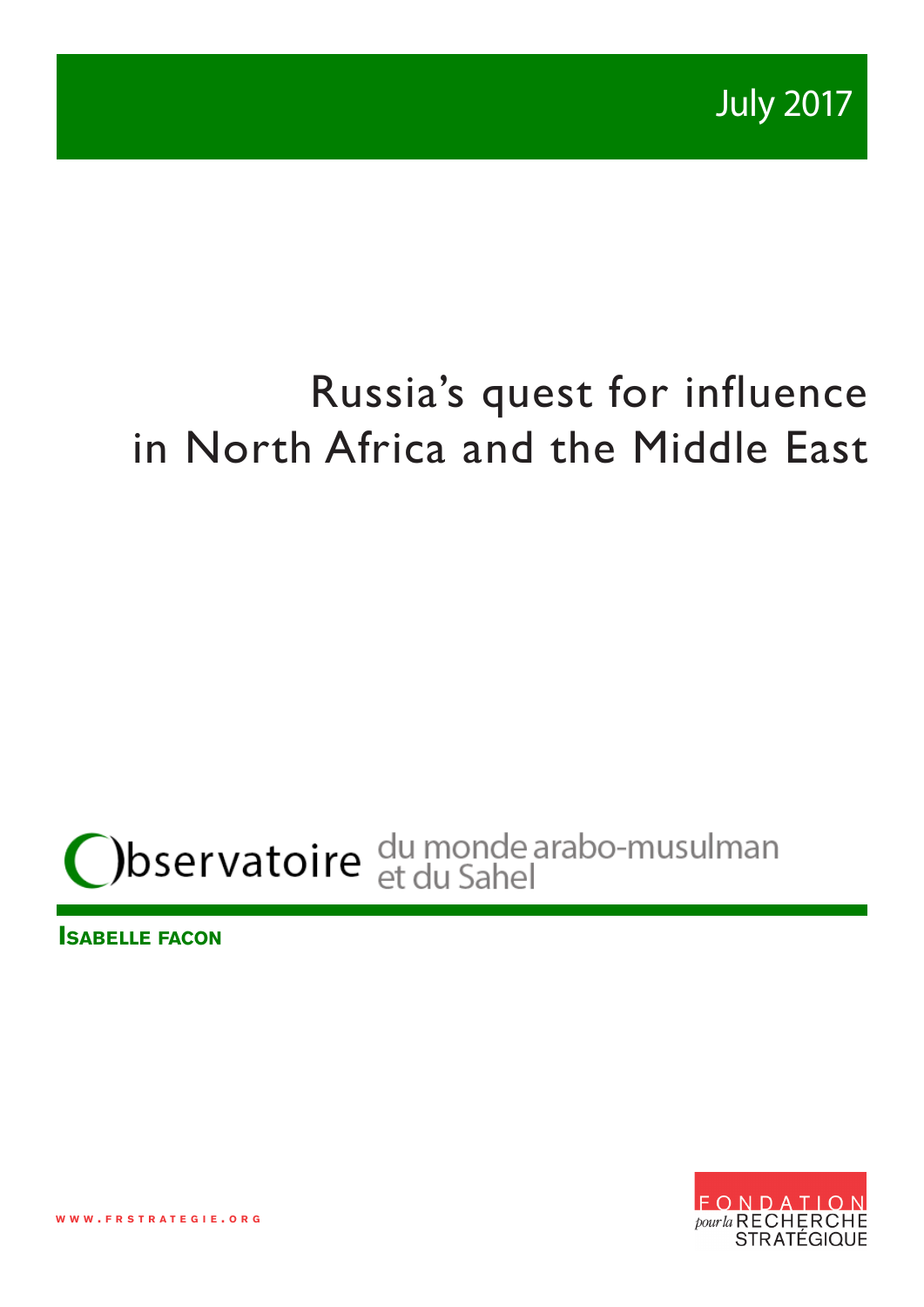# **Table of contents**

|  | 1 - THE RETURN OF RUSSIA INTO NORTH AFRICA AND THE MIDDLE EAST: MULTIPLE |  |
|--|--------------------------------------------------------------------------|--|
|  | 1.1 - Russia as a power seeking global hegemony in a "post-Western"      |  |
|  |                                                                          |  |
|  | 1.3 - The North African zone/the Middle East and the economisation of    |  |
|  | 1.3.1 - Energy: political rather than economic ambitions? 12             |  |
|  |                                                                          |  |
|  |                                                                          |  |
|  |                                                                          |  |
|  |                                                                          |  |
|  |                                                                          |  |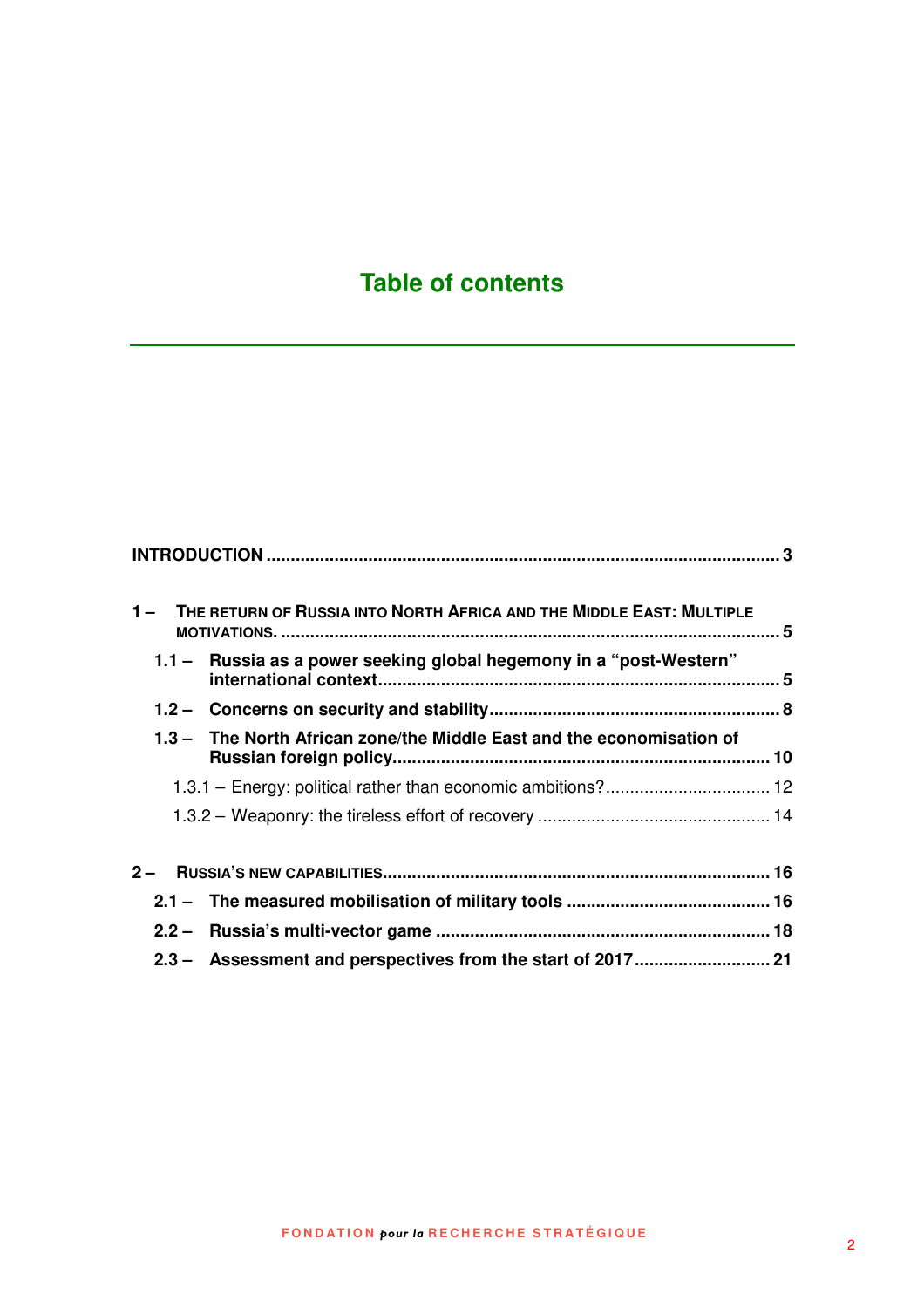## **I N T R O D U C T I O N**

l

In March 2017, Moscow received Prime Minister Netanyahu (for his fifth visit in ten months). Alongside the visits of Turkish president Erdogan and the Iranian president Rouhani, Moscow has found a new role for itself in the Middle East where it intends to remain for a long time. Its involvement in Libya and in particular its support for "Marshal" Haftar further strengthen this assessment.

This new geopolitical structure marks a stark contrast with that of the 1990s, characterised by a considerable weakening of Russia's influence across the broader region. As Russian political scientist Aleksei Mlachenko explains, Russia had then "abstained from independent endeavours in Near Eastern politics, giving the initiative entirely to its American and European partners."<sup>I</sup> On the one hand, the profound financial and economic crisis that Russia has faced has stopped its diplomatic system from having effective means of action, thus forcing it to prioritise certain areas outside of North Africa/the Middle East. (These included ex-Soviet republics, the Euro-Atlantic world and China). This marked a considerable break with the Soviet posture during the Cold War when the Soviet Union was actively involved in the region. From the mid-1950s, it actively promoted itself and extended its influence in economic, military and ideological terms. The area was of particular importance to the Soviet Union due to the proximity of the region to its borders. Indeed, the disappearance of the ideological dimension in the conduct of Russian foreign policy undoubtedly reduced the importance of certain traditional partnerships in the Middle East. The new importance given to the development of a "strategic partnership" with Western countries prescribed *"an extreme prudence, if not a distance, with regards to the Israeli-Palestinian conflict amongst other sources of tension in the Middle East."<sup>2</sup>*

Around the middle of the 2000s, when Russia recovered to relative economic health, it was able to work at a renewal of its regional presence. $^3$  This set a new tone in its foreign policy with declarations of a Russian agenda concerning the main international security issues. This was driven by a desire to distinctly mark its independence from Washington (whom the Russians believed had tarnished its image following the Iraq war and its spillovers). Moreover, it was characterised by an active promotion of its commercial

<sup>&</sup>lt;sup>1</sup> "Faktor islama v rossiïskoï vnechneï politike" [The Islamic factor in Russian foreign policy], Ros- siia v global'noï politike, n° 2, March-April 2007 (www.globalaffairs.ru).

<sup>&</sup>lt;sup>2</sup> Andrej Kreutz, "Russia in the Middle East, Friend or Foe?", Praeger Security International, 2007, p. 4.

 $3$  For certain countries such as Algeria, Libya and Tunisia, the first contacts were made starting in the late 1990s. Indeed, the leadership of the ministry of Foreign Affairs was taken up by Yevgeny Primakov in 1996. Trained as an orientalist which clearly influenced the direction of Russian diplomacy away from Western political alignment and a worry of diversification of vectors even if the lack of means continued to weigh heavily on the main dynamics.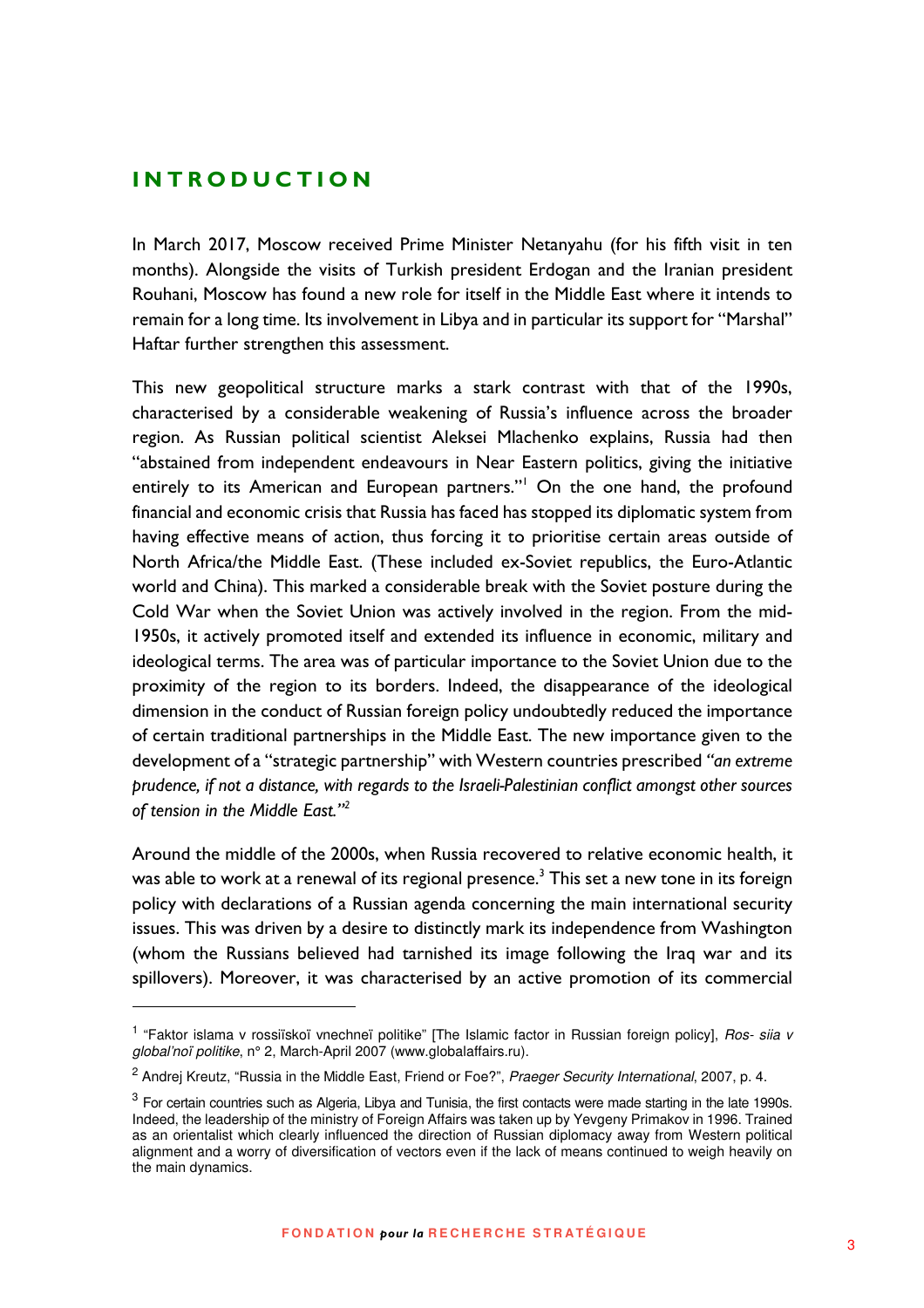interests (the "economisation" of Russian foreign policy) alongside the implementation of an "energy diplomacy." Finally, support for armament exports was a unique opportunity to showcase Russian technological advances. If Russian activism is more visible on the Middle Eastern front, Moscow has also redeployed its interests in the Maghreb. This entrance into the Maghreb and Mashrek should be seen as part of a logic of geographical continuum.<sup>4</sup> In 2005, it obtained observer state status in the Organisation for Islamic Cooperation.

The Arab Spring firmly "shook" the process of Russian reengagement in the North African/Middle Eastern zone. Despite a willingness to act, Russian involvement has been extremely gradual (and devoid of any spectacular successes). Moscow was relatively reserved in its reaction to revolutions and demonstrated a preference for the maintenance of the status quo and the "legitimate" powers prioritising stability (independent of the nature of said regimes). This attitude marks a certain continuity in Moscow's rejection to what it sees as the inclination of Western countries to support regime change. This has been the case in certain countries (Serbia 1999, Iraq 2003, the Rose Revolution in Georgia 2003, the Orange Revolution in Ukraine 2004) and occasionally through the use of force. This explains the recurrence of calls by the Russian authorities to stop intervening in Arab revolutions. The Russian reaction can also be explained through fear of an expansion of Middle Eastern political instability. Indeed, from the outset, the Russian authorities have voiced their concern at the the possibility that revolution might principally benefit Islamists. The conservative posture of Russia on the Arab Spring will have been received differently at the regional level. On the one hand, according to certain experts, the Algerian regime appreciated the Russian contribution to the development of cooperation projects of Sonatrach-Gazprom.<sup>5</sup> On the other, the support of key figures in the Russian government to Muammar Gaddafi will take a long time to be forgotten in Tripoli.

In any case, after the erosion of its positions in Iraq and in the 2003 war, Russia is determined to prevent the repetition of scenarios of regime change. This is clearly the case in Libya and Syria, two countries it considers as important stepping stones in its return strategy to the Middle East. The UN intervention in Libya and the elimination of Muammar Ghaddafi explain to a large extent the subsequent obstruction of Moscow on the Syrian question.<sup>6</sup> When several Western powers argue that there cannot be a political solution to the intra-Syrian conflict with the maintenance of President Assad,

<sup>&</sup>lt;sup>4</sup> Abdallah Saaf, "La Russie et le Maghreb", Research Paper, OCP Policy Center, June 2016, p. 7.

<sup>&</sup>lt;sup>5</sup> Tobias Schumacher, Cristian Nitoiu, "Russia's Foreign Policy towards North Africa in the Wake of the Arab Spring", Mediterranean Politics, vol. 20, nº 1, 2015.

See also: http://www.gazprom-international.com/en/operations/country/algeria.

 $^6$  Russia, then under the leadership of Medvedev, made the choice of abstaining during a vote of the Security Council on resolution 1973 on the 17 March 2011 authorising a UN operation. Prime Minister Putin had main known his disagreement with the decision.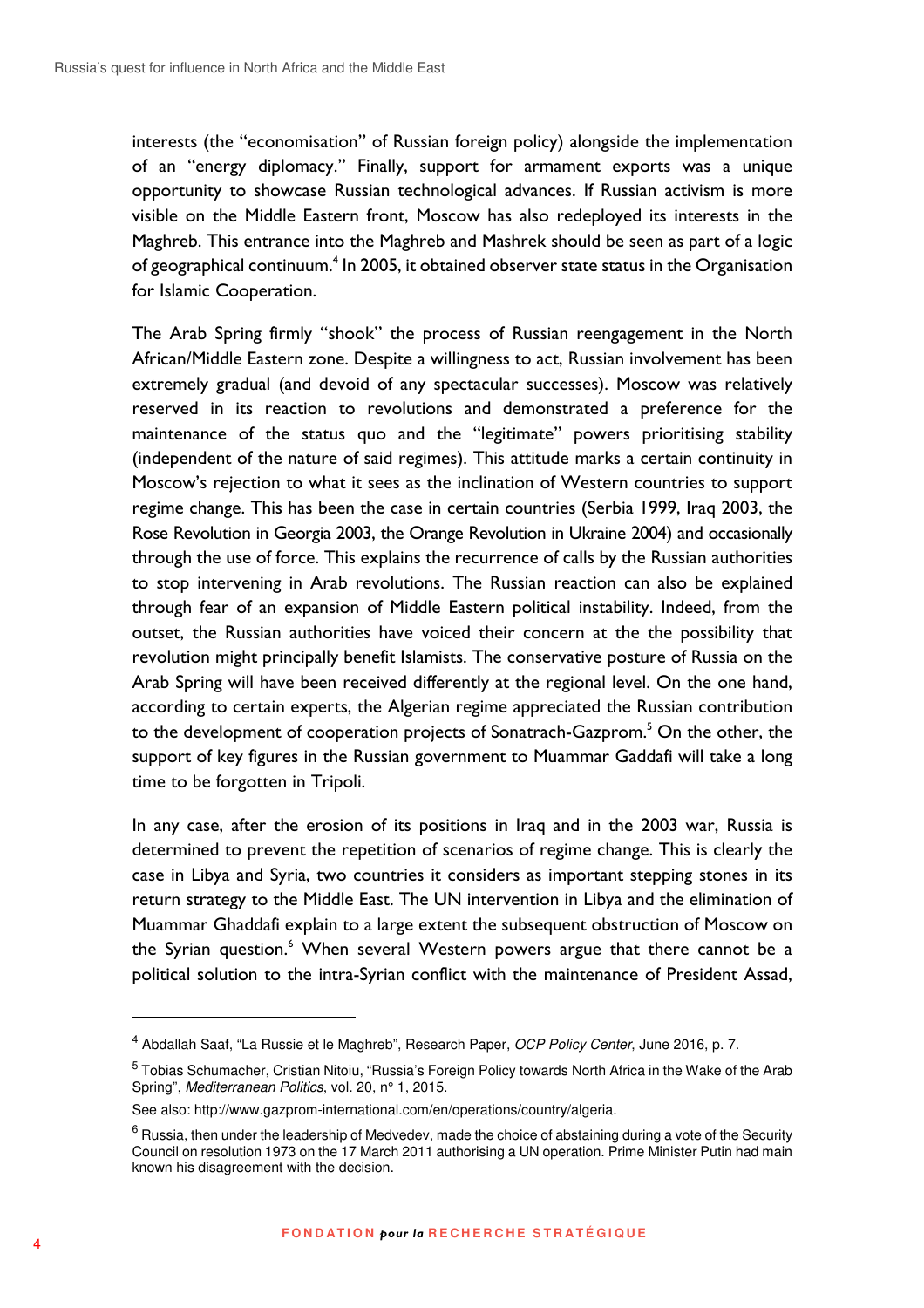Russia concludes that Syria will be the next country on the list of *regime change*. This threatens to deny it one of its most stable, if not main allies in the region. In turn, this allows Russian experts to state that the rescue of the Syrian regime is the most important of considerations that underpins the Kremlin line on Syria. When Moscow justifies its military intervention in Syria through issues touching at the stability of the region "*it is a lie. Russia, first and foremost supports Bashar Al-Assad!"<sup>7</sup>*

Another parameter through which to analyse Russia's desire for regional influence can be found in an element of context. Moscow estimates that the world is witnessing the collapse of the old regional order and that this constitutes evidence of what it identifies, correctly or not, as the end of the "Western moment" in international relations. For the Kremlin, this new configuration constitutes an opportunity allowing an acceleration of Russia's reinsertion of Russia in the region. Such a reintroduction is also seen by Moscow as a necessity in the context of conflict with Ukraine as it has to be demonstrated by any means that Russia is not as isolated as the West argues. However, this endeavour also contains certain risks, notably due to the fragility of the situation and the volatility of political equilibriums prevalent in the region.

# 1 – The return of Russia into North Africa and the Middle East: Multiple motivations.

# *1.1 – Russia as a power seeking global hegemony in a "post-Western" international context<sup>8</sup>*

 $\overline{a}$ 

Through the assertion that Russia is "no more" than a regional power (2014), in an interview given to *The Economist*, President Barack Obama undeniably "provoked" the Russian authorities. Indeed, Russia under Putin has incessantly gone back on its diplomacy of the 1990s to demonstrate its intent to weigh in on major international issues. This is particularly shown in its activity on key issues such as its role as a nuclear power and as a permanent member of the Security Council. In its vision of the world, this is evidence of its capacity to play a role in Middle Eastern affairs, an area that strongly mobilises the attention of the international community. "*Those who are in a strong position in this region will have strong positions in the world"* argues Fyodor Lukyanov, a Russian

<sup>&</sup>lt;sup>7</sup> Alexey Malashenko, senior researcher at the Carnegie Center of Moscow, cited by Manon-Nour Tannous, Le projet de règlement russe en Syrie, seminar n° 4, Observatoire Arc de crise DGRIS/FRS, 27 July 2016, p. 6. During this seminar another Russian participant, Yury Barmin, explained that "by bombing moderate rebels, Moscow wants to demonstrate where its priorities lie. If you are not willing to dialogue with Assad, you are extremists even if you are secular."

<sup>&</sup>lt;sup>8</sup> In the words of Sergey Lavrov in his intervention at the Munich Security Conference, 18 February 2017.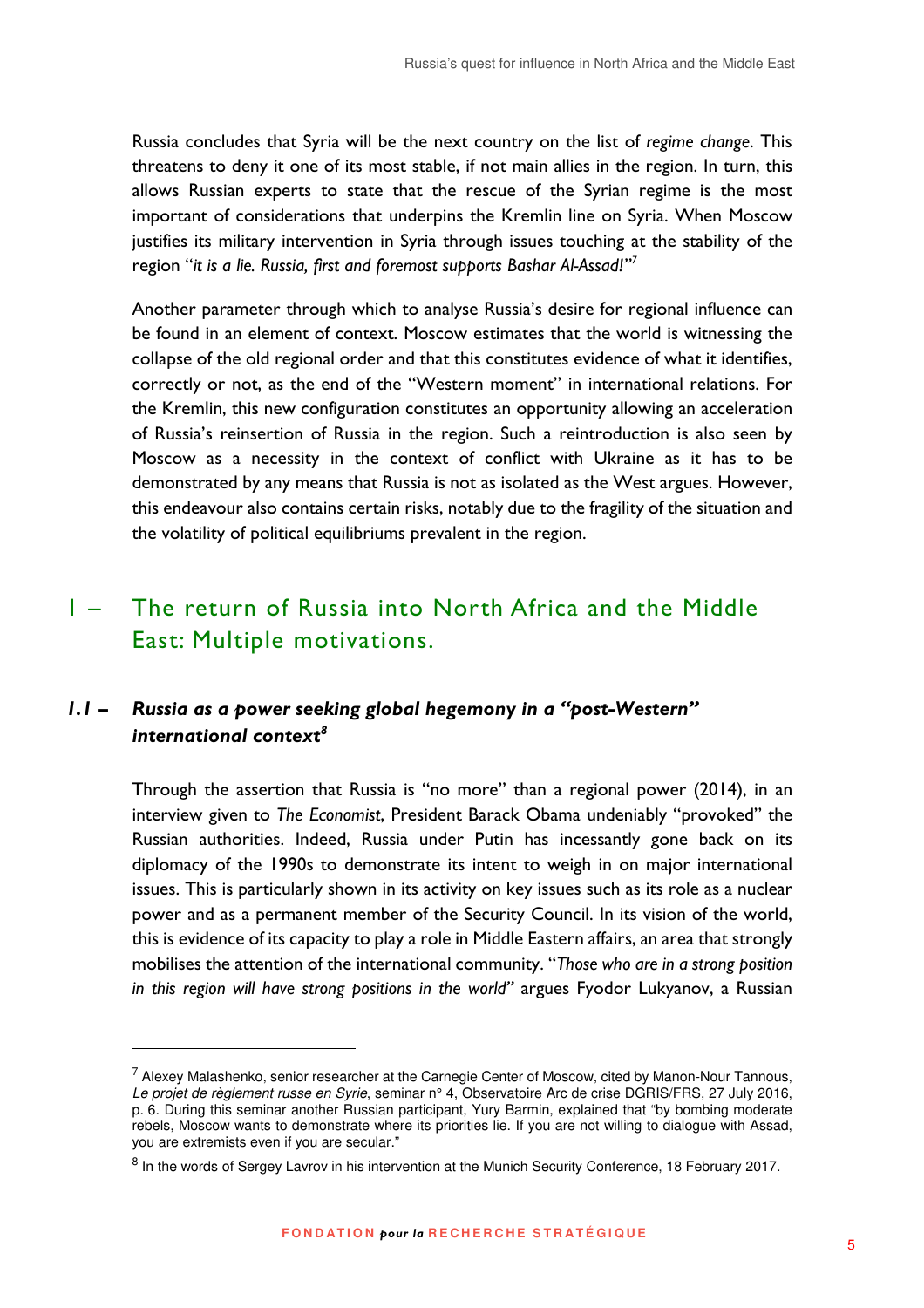political scientist known to be close to the seat of power.<sup>9</sup> In this context, Russia did not hesitate to use rhetoric that denounced the West's moral responsibility in bringing about the current Middle Eastern predicament (this is perfectly reflected by Vladimir Putin's speech to the UN General Assembly in September 2015).<sup>10</sup> This speech aimed to strengthen his own role at the forefront of the resolution of crises in the Middle East. In any case, the post-Arab Spring situation has offered new ground which is particularly favourable to the realisation of Russian ambitions. Indeed, the United States is advocating less involvement whereas Europe seems to be confused if not predominantly because of the EU's internal travails. An additional factor which is related to Russia's "Middle Eastern activism" can be found in its internal dynamics. Through foreign success, the Kremlin is actively seeking to respond to domestic issues. This is particularly notable in the economic sphere, where the projection of an image of a strong Russia at the heart of international issues serves as a solution to internal impediments.<sup>11</sup>

Before the Arab Spring, many of the antiquated relationships established during the Soviet Union era were far from having recovered to their previous level. Indeed, even the strongest ties (Syria, Libya, Egypt and Algeria) were far from a complete return to the Cold War paradigm. Moreover, successive revolutions had compromised some of the advances that Moscow had managed to achieve since the start of the 2000s. Thus, the war in Syria represented a real opportunity for Russia to demonstrate its renewed regional importance. Besides, there seems to have been a certain vengeful dimension to the motivations of the Russian Federation at the expense of Western countries. Indeed, from a Russian point of view, the military interventionism of Western states deprived Moscow of traditional (Saddam Hussein) or potential allies (Muammar Gadhafi). Today, Russia seeks to compensate for such perceived or actual geopolitical losses through a return in the area, expedited through its involvement in the Syrian question. This is certainly not unrelated to the Russian official line on Libya where Moscow holds a very similar discourse to that which it has developed in Syria since 2011. "*Undoubtedly, it is only up to the Libyans themselves to determine who runs the country. This should not and cannot be envisaged or imposed by external actors"* explains Vladimir Chizhov, Russian ambassador to the European Union.<sup>12</sup>

Moscow's ambition to impose itself as a central power in the Middle East had manifested itself in several ways before and since the start of the intervention by Russian forces in Syria in September 2015. Moreover, it expressed itself far beyond the Syrian question with Russian contributions to the Iranian nuclear debate and agreements with the United

<sup>&</sup>lt;sup>9</sup> "In the Middle East, Russia is Reasserting Its Power", The Economist, 25 March 2017.

<sup>&</sup>lt;sup>10</sup> Full speech on http://en.kremlin.ru/events/president/news/50385.

<sup>&</sup>lt;sup>11</sup> Alexey Malashenko, in M.-N. Tannous, op. cit., p. 5.

<sup>&</sup>lt;sup>12</sup> Jacopo Barigazzi, David M. Herszenhorn, "Russia's 'Crescent of Instability' Spreads West", www.politico.eu, 2 April 2017.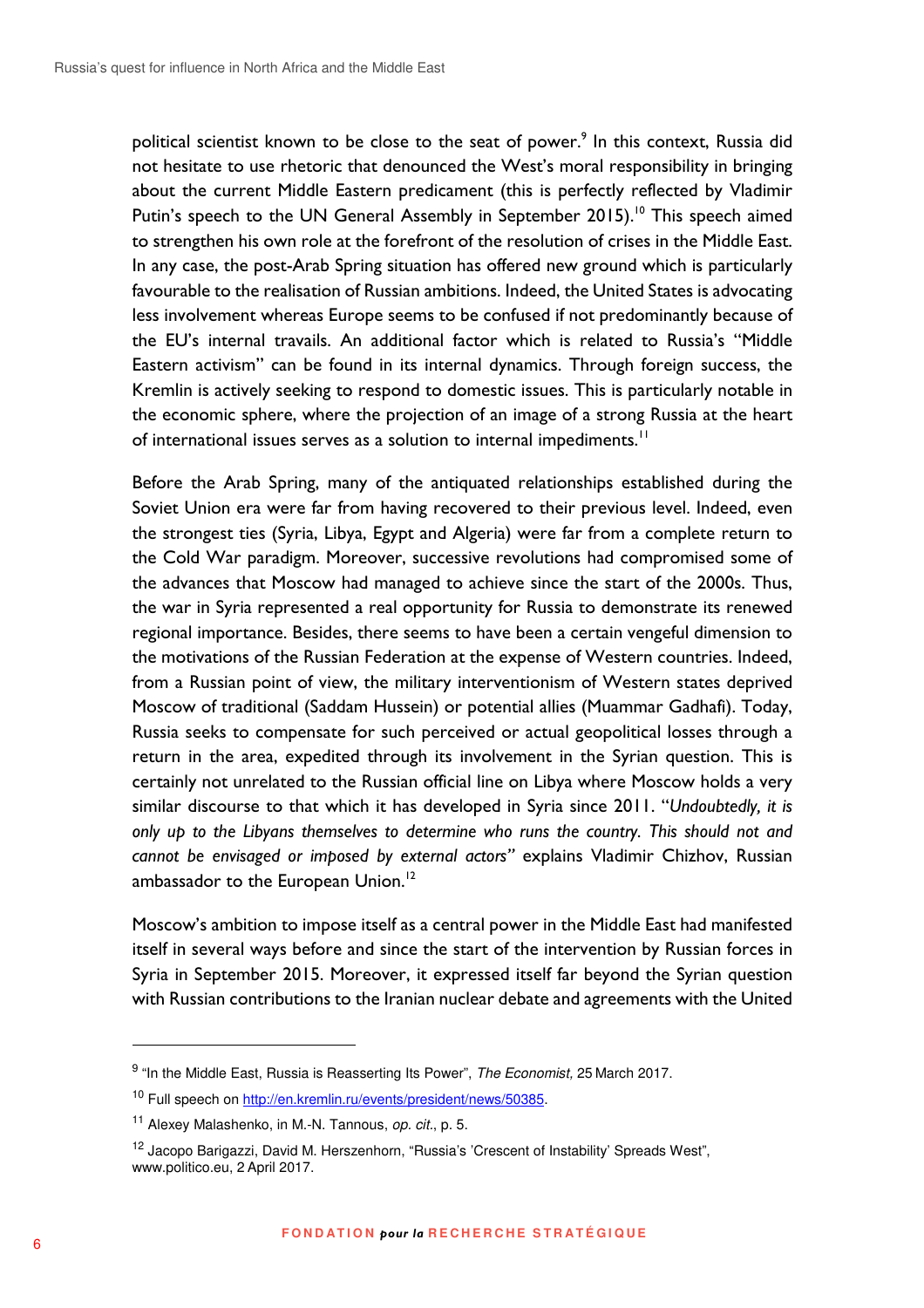States on chemical weapons in Syria (September 2013). This is further highlighted by both the self-promotion undertaken by Moscow at the heart of the Quartet and initiatives pertaining to the Israeli-Palestinian conflict. (The aim is to remove the idea that an exclusively American process of negotiations is still an option, following changes in Washington.) $13$ 

In any case, the Syrian question has allowed Russia to interact with Washington on a more level playing field – a key objective of Russian diplomacy in the Middle East and the wider world. Thus, the main aim of Russia's military campaign in Syria is to impose itself as "co-leader" with the United States on intra-Syrian negotiations and to draw up of a peace initiative backed by both countries.<sup>14</sup> This comes alongside saving Bashar Al-Assad who is in in increasingly dire straits. At the time, the last step of Moscow's "Syria plan" aimed at forming a vast coalition of Russia/the US/European countries/regional powers (Iran, Iraq, Syria) against the so-called Islamic State. It was thought that this would help thaw the relationships between Russia and Western countries putting them on an "equal footing" that the Kremlin never ceases to aspire to and make claims to. Thus, it isn't rare to hear Russian officials or political experts close to power underline that Russia and the United States have common interests "*in many regional crises and zones of instability."* Such areas include Syria, Iraq and Afghanistan (which the Russian government links to the zone under consideration.)<sup>15</sup> In the same way, when Russia is attempting to strengthen its presence in North Africa, it is with the calculation that this may open opportunities of interaction and dialogue with a certain number of European countries that are interested in the evolution of the regional situation. Undoubtedly, this is one of the key agendas of its current position on Libya.

More broadly, Russian policy in Northern Africa and the Middle East is undeniably reactionary. It marks a response to an international environment which it perceives as undergoing profound changes relating to the perceived or imagined decline of Western global leadership that is undoubtedly desired by Russia. The Kremlin enjoys luring regional powers to the organisations which it promotes in a bid to strengthen its vision of an increasingly multipolar global order. Such a reading of global geopolitics highlights Russia's importance in achieving such goals. From this point of view, the interest shown

<sup>&</sup>lt;sup>13</sup> See Shlomi Eldar, "The Putin-Trump Era of Middle East Negotiations", Al Monitor, 7 March 2017. In mid-January 2017, Russia organized a reunion in Moscow amongst Palestinian factions. A researcher of the French Institute in the Middle East, Xavier Guignard, stated that regardless of whether this initiative mattered, there has been "a profound change in the region. The different actors believe that something can be done with the Russians and hence we are no longer forced to work with the others." (cited in Nicolas Falez, Guilhem Delteil, "A Moscou, le Hamas et le Fatah relancent la reconciliation," RFI, 18 January 2017).

<sup>&</sup>lt;sup>14</sup> Dmitri Trenin, "Russia in the Middle East: Moscow's Objectives, Priorities, and Policy Drivers", Task Force on U.S. Policy toward Russia, Ukraine, and Eurasia project, White Paper, 5 April 2016.

<sup>&</sup>lt;sup>15</sup> "Igor Ivanov: Russia-U.S. Cooperation: If Not Today, It Will Come Tomorrow", Russian International Affairs Council, 24 March 2017. Igor Ivanov was Foreign Minister before Sergey Lavrov.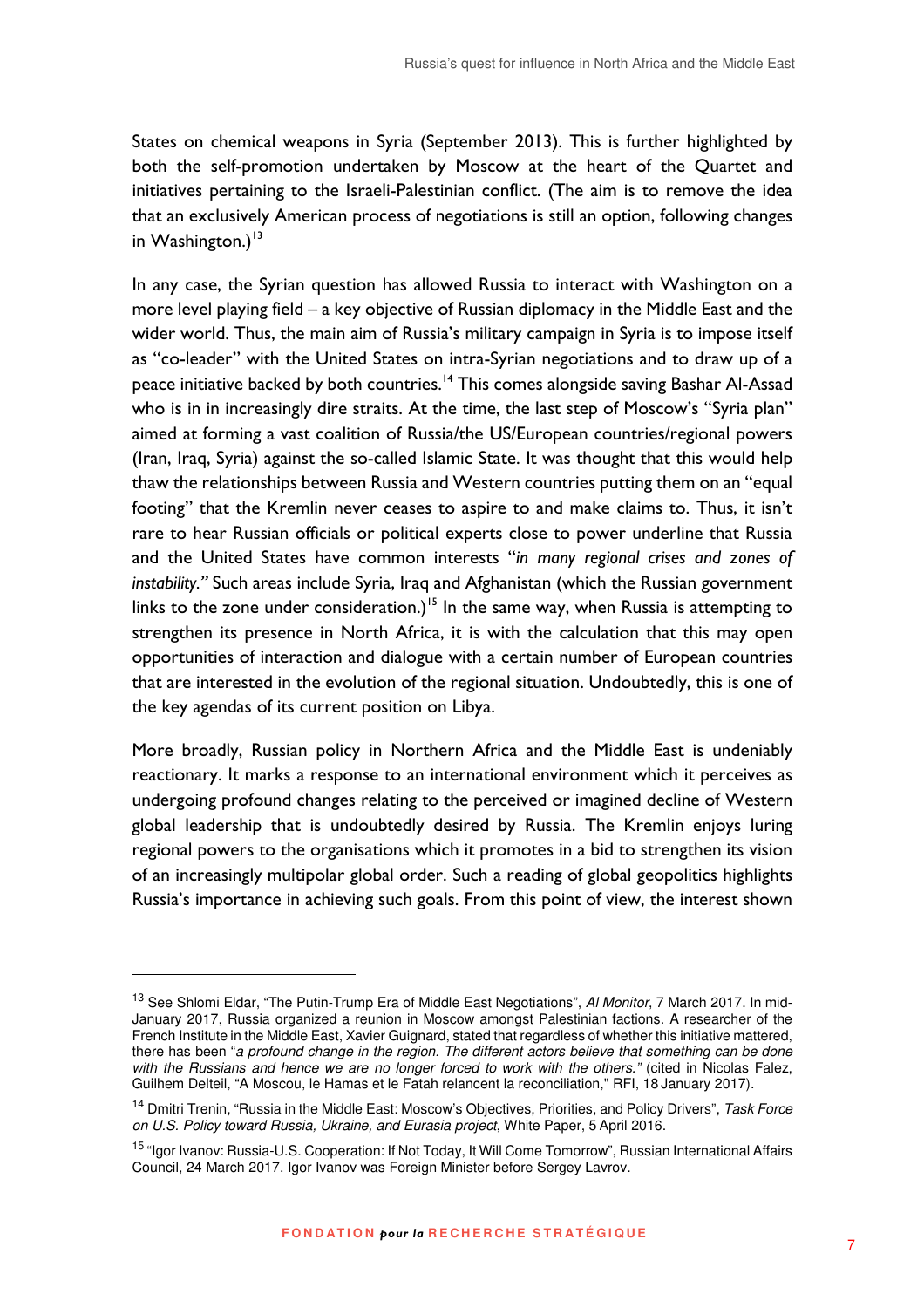by Turkey in joining the Shanghai Cooperation Organisation<sup>16</sup> or the possibility of Iran (observing member) fully joining said organisation are useful stepping stones.<sup>17</sup> The same can be said regarding the anticipated alignment of Egypt's Abdel Fattah Al-Sisi and the Eurasian Economic Union. Besides, Russia is certainly aware of the inherent weaknesses hindering it weighing in as a global power. Thus, Russia is constantly searching for new partnerships with regional powers that would increase its international visibility and credibility throughout the Middle East and elsewhere. This is the case in such countries as Iran, Israel, Egypt and Morocco.

### *1.2 – Concerns on security and stability*

Through its military intervention in Syria, Russia wished to give credence to the strength of its engagement in international terrorism. This is an important factor as according to the Kremlin's calculations this is a unifying theme at the global level. According to its reasoning, fighting international terrorism can help improve its international image on the one hand and constitute an issue on which divergences with the West can be erased. In any case it should provide a bedrock from where it will be possible to develop new partnerships in different regions of the world.

However, this tendency to manipulate must not mask another main motivation for reengagement of Russia in the North Africa/Middle East zone. This refers to Moscow's will to have an influence in an area where according to its own readings, intrinsic instability has exploded through the collapse of state structures in many countries (Iraq, Yemen, Libya, Syria). From a Russian perspective, strong state structures are the only frameworks capable of containing the challenges to stability in the region and in particular the rise in strength of militant Islam. Seen from Moscow, Western experiences in Iraq and Afghanistan should be taken into consideration as they demonstrated the vanity of "attempts to impose democracy on Islamic countries." Such attempts have led to "failed states rather than democracy."<sup>18</sup> It is from this that stems Russian preference for the maintenance of the status quo expressed at the time of the Arab Spring which Moscow predicted would greatly benefit Islamist forces. In brief, "for Putin, Saddam Hussein,

<sup>&</sup>lt;sup>16</sup> "Ankara pourrait adhérer à l'organisation de Shanghai", Le Figaro/AFP, 20 novembre 2016. Turkey is currently a "dialogue partner" of the OCS.

<sup>&</sup>lt;sup>17</sup> The Russian specialist in the Middle East, Yury Barmin states that Iran desired that Russia become involved in Syria. In the days following the Iranian nuclear deal, Iran apparently insisted that Russia implicate itself in exchange for an engagement "not to operate a turn that would be too radical towards the West." (M.-N. Tannous, op. cit., p. 7).

<sup>&</sup>lt;sup>18</sup> Statement of Mikhail Margelov, president of the foreign policy commission of the Duma, transcript of his conference at Chatham House, "Russia's Vision for the Middle East and North Africa", 10 December 2013. M. Margelov served as a mediator in the intra-libyan conflict between Benghazi and Tripoli, and was a special representative to V. Putin overseeing cooperation with African countries.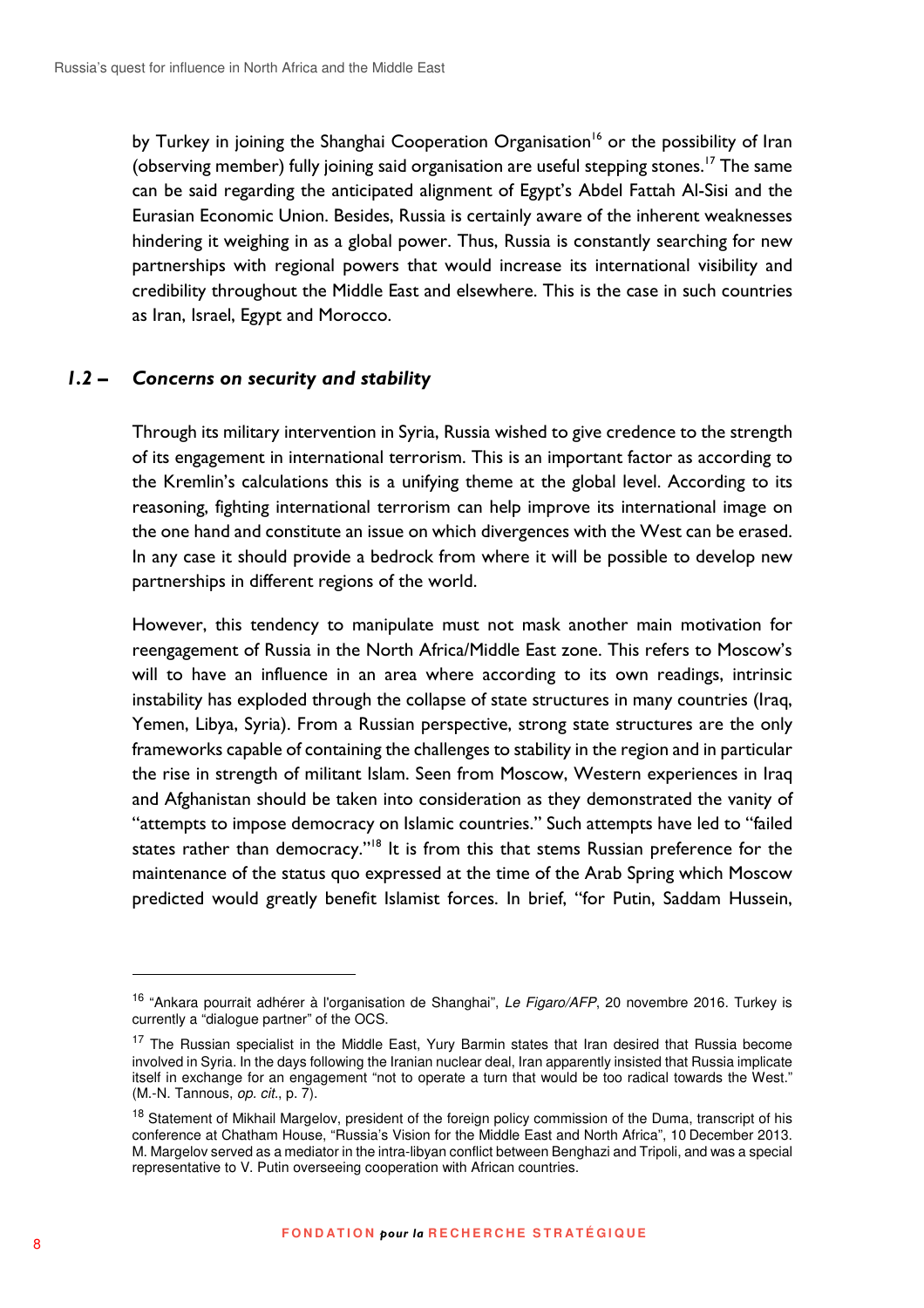Muammar Gadhafi, Bashar Al-Assad was worth more [...] than radical Islam."<sup>19</sup> The Russian authorities (including Putin himself) expressed their preoccupation at the arrival of the Muslim Brotherhood in Egypt which gave rise to a rejection of an Egyptian request for over two billion dollars.<sup>20</sup> Today the Kremlin is betting on General Sisi whom it considers capable of bringing stability to Egypt and to challenge the influence of the Muslim Brotherhood.<sup>21</sup> Furthermore, Russia "*is at the forefront of the anti-Islamist obsession. For good and bad reasons which draw from its heritage (the hard-won empire established in the Caucasus, which translates in the presence of 25 million Muslims within the Federation), and from its present (the last wars in the Northern Caucasus, terrorism in several Russian towns)."<sup>22</sup>*

The problem as seen by Russia is that the regional instability is likely to spill-over outside the region. Thus, for Moscow, "*Russia sees the Middle East as rather close."<sup>23</sup>* It perceives that there exists a continuum of security between the situation in the Near and Middle East as well as that of its "south", whether that relates to its own southern territories or to the Southern Caucasus and Central Asia. The allegiance demonstrated by militant Islamists from Northern Caucasus to the so-called Islamic State<sup>24</sup> and the presence of Central Asian and Russian nationals in the midst of its ranks evidently increase this preoccupation. Moreover, Saudi support to groups in the Northern Caucasus and in Central Asia is seen by Moscow and Central Asian republics to carry with it a risk of Wahhabi ideological expansion. By intervening forcefully in Syria in favour of President Assad, Russia aims to give credit to authoritarian regimes in Central Asia that are equally concerned at the Islamist threat. This is a means like any other to keep them within their sphere of influence.

In particular, since the Iraq war, Russia has been looking to obtain greater capacities of comprehension but also of influence on phenomenon that is likely to have an impact on its southern neighbours as well as its own territory. This has been through a more "assertive" diplomacy in the Middle East. Moscow's stable but complicated dialogue with Saudi Arabia fits into this perspective. Its approach shows its care when thinking about "*the excessive development of the role of Gulf monarchies in the Middle East which is disproportionate when regional history and demography are taken into account."*<sup>25</sup> This sparked the collapse of the Arab republics (Iraq, Syria, Egypt).

<sup>&</sup>lt;sup>19</sup> A. Malashenko, in M.-N. Tannous, op. cit., p. 6.

<sup>20</sup> T. Schumacher, C. Nitoiu, op. cit.

<sup>21</sup> D. Trenin, op. cit.

<sup>&</sup>lt;sup>22</sup> Dominique David, "Vivre avec la Russie," Politique étrangère, n° 1, 2017, p. 63.

 $23$  Dmitriï Trenin cited in "In the Middle East, Russia is Reasserting Its Power," *op. cit.* 

<sup>24</sup> D. Trenin, op. cit.

<sup>&</sup>lt;sup>25</sup> Igor Delanoë, statement during the conference "Les relations extérieures de la Russie", Université Nice-Sophia Antipolis, 16 March 2017.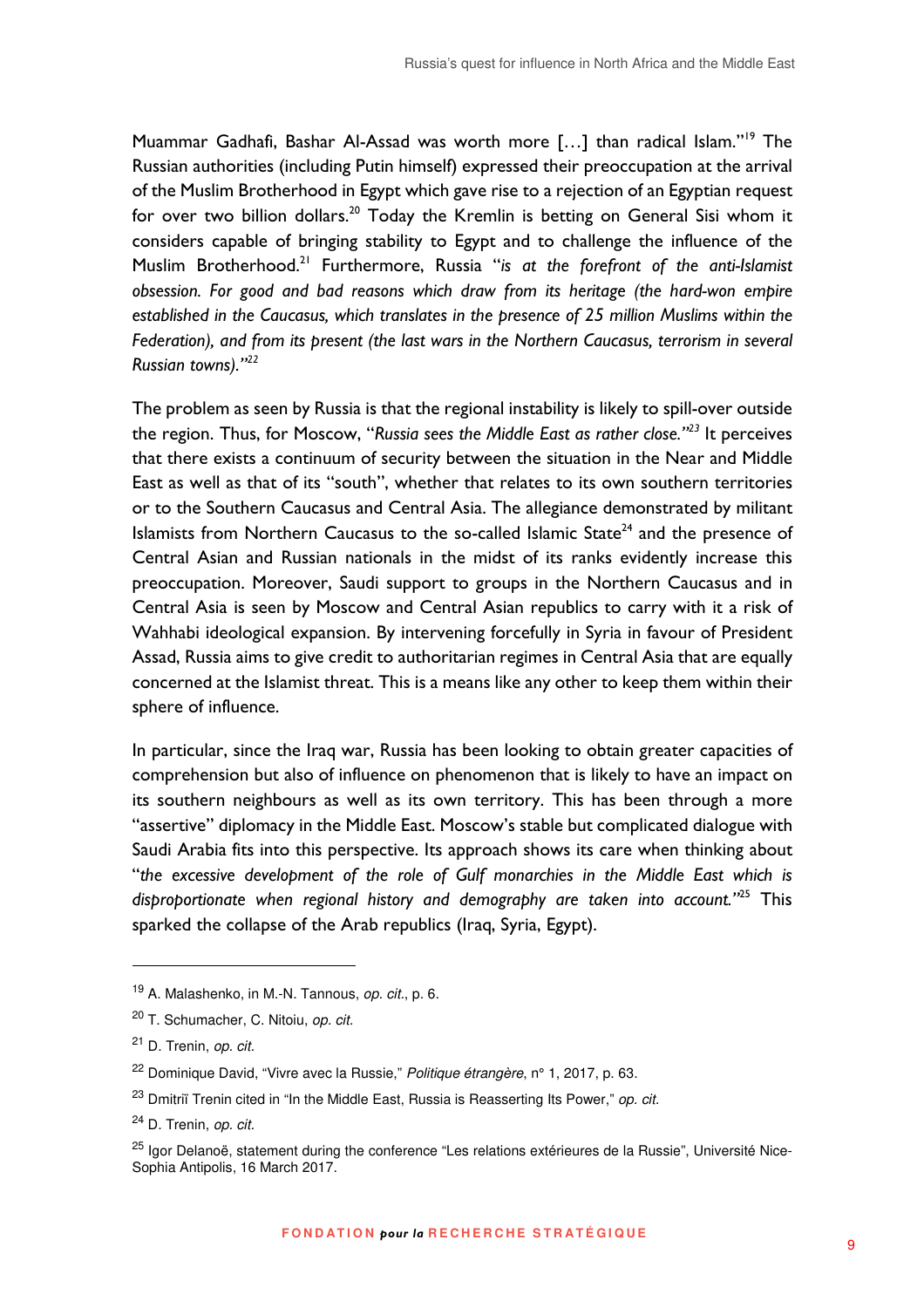The current activity of Russia in Libya can be partly explained by its desire to avoid the fragmentation of the country which it anticipates would benefit Islamists. (Libya must not become *"a breeding ground for the terrorist plankton"* declared Vladimir Putin's spokesperson).<sup>26</sup> This is one of the reasons why Russia, whilst officially recognising the authority of a government of a weakened national unity government, supports "Marshal" Khalifa Haftar. The Kremlin judges that he has proven himself in the fight against jihadists. (This is only one of the reasons, as it is obviously important for Russia to emerge in the best position in the future, notably with regard to oil, and to benefit from an additional point of influence in the Mediterranean. All of this whilst highlighting the weakness of Western countries to weigh in on the situation and to gain manoeuvrability and means of pressure on the European powers, see below). $27$ 

In general, the relations of Russia with many countries of the region integrate cooperation that is more or less developed in terms of the fight against terrorism on which we have relatively little information. These are mentioned, notably in such countries as Algeria (support in anti-terrorist formation), Tunisia, Israel, Egypt and Iran.

It is difficult to say to what extent Russia integrates the existence of a large Muslim community (25 – 30 million people) in its regional agenda. This consideration explains in part its desire to avoid being identified as an integral participant to a real or imagined Shiite, anti-Sunnite axis, which its links to Iran, Hezbollah could contribute to. In this context, any dialogue with Saudi Arabia, Turkey or even the Egyptian government (and arms sales to the latter, see below) despite being difficult, acts as a useful veil. On this subject, Russian specialist positions do not converge fully. Some underline that citizens of the Caucasus go to the Middle East to fight against "*Shiite aggression supported by Russia*" whilst others take a different angle stating that Russia is not very exposed to Sunnite-Shiite divisions and that any perceived alignment of Russia with Shiites does not have any real impact.<sup>28</sup>

# *1.3 – The North African zone/the Middle East and the economisation of Russian foreign policy*

From the start of the 2000s, the Kremlin has strived to strengthen the links between its diplomatic efforts and economy so that the two are mutually beneficial. Russia's efforts to develop its economic interests in the North African/Middle Eastern region are just as much a result of the "economisation" of its foreign policy as a means of strengthening

<sup>&</sup>lt;sup>26</sup> "Libye : la Russie a-t-elle déployé des forces spéciales en Égypte ?," RFI, 15 March 2017.

<sup>&</sup>lt;sup>27</sup> Sergeï Lavrov thus stated that "the Italians are too weak to do anything, France also" (Isabelle Mandraud, Frédéric Bobin, "La Russie joue un rôle croissant en Libye", Le Monde, 21 January 2017). See also, on the preoccupation that Europe arouses, this "growing role" of Russia: J. Barigazzi, D. M. Herszenhorn, op. cit.

<sup>28</sup> M.-N. Tannous, op. cit., p. 14, p. 16.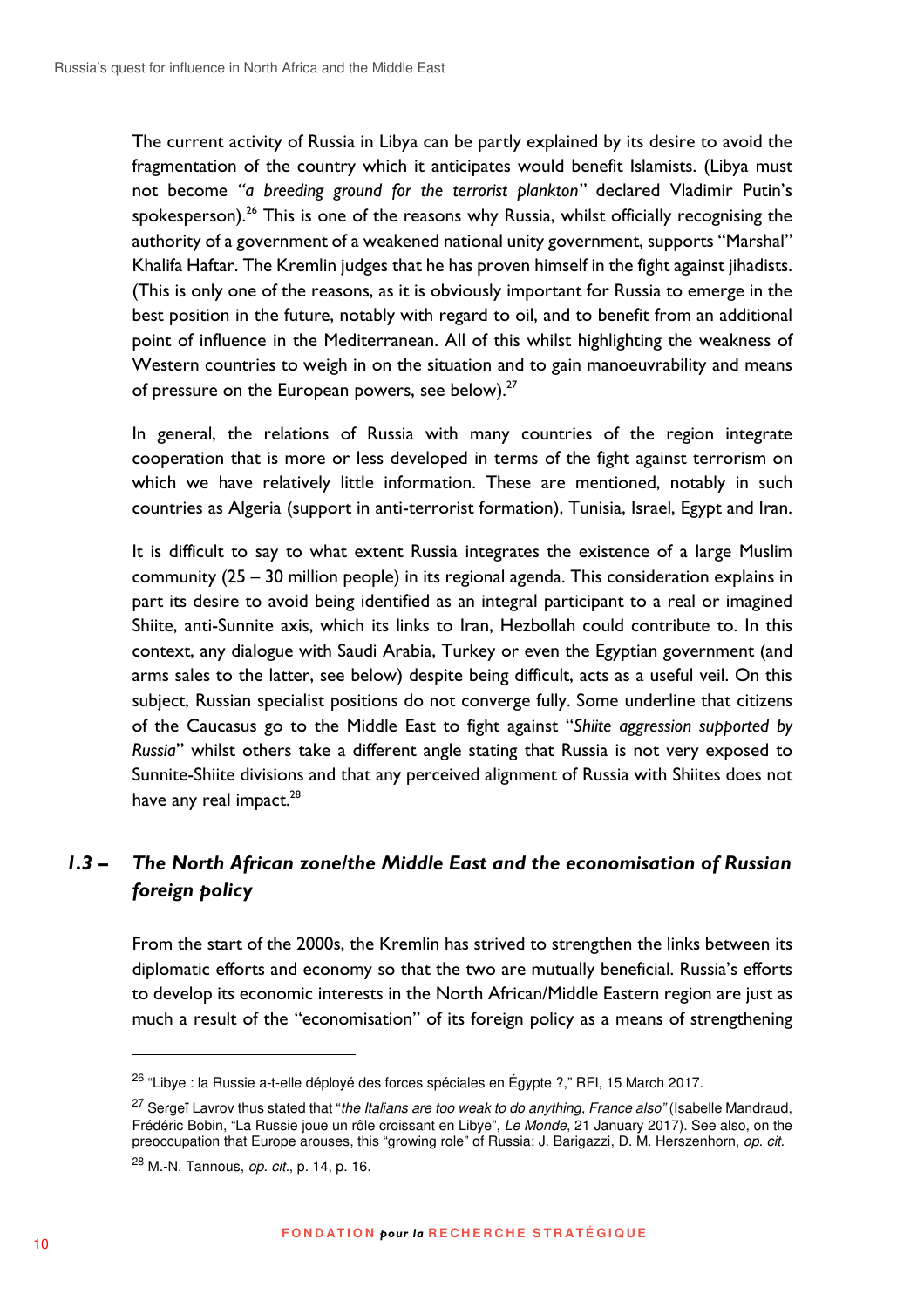its regional political influence via its economy. In any case, no official high-level visit in the Arab-Muslim world would have neglected the economic and commercial dimension in the 2000s.<sup>29</sup> A Russo-Arab business council<sup>30</sup> was constituted from 2002 at the behest of the Chamber of commerce and Russian industry and of the General Union of Chambers of Commerce, Industry and Agriculture for Arab Countries. Bilateral councils have been established under these auspices. In North Africa in particular, Russian reengagement has been principally dictated by economic interests (primarily through the penetration of energy sectors and arms sales).

The total or partial wiping of debts inherited from the Soviet Union (by such countries as Syria, Libya, Algeria and Iraq) stemmed from the aforementioned twin factors: the strengthening of the economy as a tool through which to conduct foreign policy as well as the reassertion of Russia's regional influence through economic penetration. It aimed on the one hand to avoid a considerable obstacle in the reassertion or development of political relations with countries of the region. Besides, such methods of partial compensation fed the hope that concerned countries would become Russia's economic partners. This can be seen in the participation of Russian firms in petroleum or infrastructure projects as well as sales promises made by the Russian industrial defence complex (*see below*).

The progression of trade is very relative. In 2004, Russia made 6.6% from its external trade with the Middle East. In 2015, this figure was at  $7\%$  (37 billion dollars).<sup>31</sup> In the Middle East, 80% of commercial relations are revolve around three countries, Turkey, Iran and Israel. The economic dimension remains important in Russia's reassertion of its regional role as it actively searches for any opportunities. Russia intends, for example, to lift its sanctions against Iran to serve its own interests. During the meeting between Putin and Rouhani in March 2017, the two countries, whose trade increased by more than 70% in 2016, signed agreements and protocols on different areas of cooperation, be they in energy or railway electrification.<sup>32</sup> It is equally likely that Russia hopes that its firms are well placed in the list of those that will be invited to participate in the reconstruction of Iraq, Syria and Libya once stability is recovered.

A fortiori in the context of Western sanctions, Moscow is attempting to find investments and foreign financing coming from the greatest number of possible sources. From this angle, Russia may be betting on Gulf monarchies, $33$  even if expectations are not

<sup>&</sup>lt;sup>29</sup> See Igor Delanoë, Russie. Les enjeux du retour au Moyen-Orient, Les carnets de l'Observatoire, L'Inventaire, pp. 25-26.

<sup>30</sup> Voir le site du Conseil : http://www.russarabbc.ru/

<sup>31</sup> I. Delanoë, Russie. Les enjeux du retour au Moyen-Orient, op. cit., p. 27.

<sup>32</sup> "Poutine reçoit Rohani : une rencontre et de vrais enjeux", L'Orient-Le-Jour, 30 March 2017.

<sup>33</sup> D. Trenin, Ibid.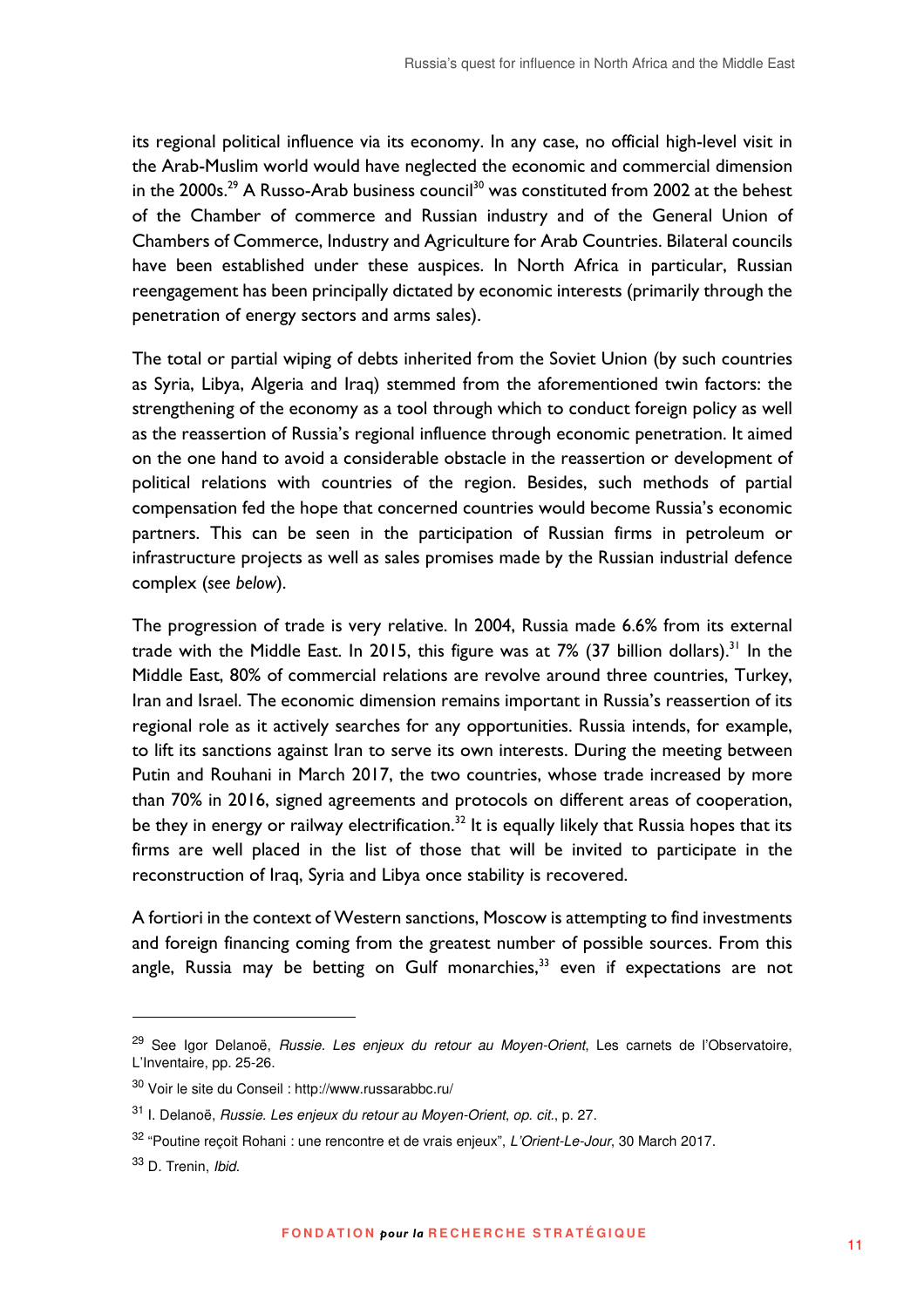disproportionately high. In December 2016, Rosneft announced the sale of 19.5% of its capital stock to the Glencore group and to Qatari sovereign fund. Other investment projects are also being considered.<sup>34</sup> Russia is looking for technological cooperation to help it modernise its industrial fabric industry. Here, Israel could well be deemed a potential partner. Especially relevant are past cooperative efforts in the development of drones. Russian weapons experts hold that technological blockages in Russian industry could be overcome or diminished through greater cooperation with Israel. The government's effort and that of Russian political actors has been particularly evident in tow of the most important sectors of the Russian economy – energy (including nuclear) and armament.

### *1.3.1 – Energy: political rather than economic ambitions?*

Moscow's bid to reassert itself in the Middle East is linked to its ambitions regarding the "diplomacy of energy", an area regularly commented on in the 2000s. In this framework, the game is evidently complicated by the competition Russia faces from most countries in the region, which doesn't stop it from looking to integrate the oil sector of a number of these countries through exploitation and/or exploration contracts. From 2005, many such contracts were signed with Syria. The important Russo-Algerian arms sales of 2006 (*see below)* were made up of cooperation projects between Loukoil, Gazprom and Sonatrach (GNL, petroleum exploration). Although these projects did not immediately have an important impact, it seems that things evolved in 2014 when Sonatrach invited Gazprom to participate in a tender for the exploration and development of around thirty oil deposits in Algeria.<sup>35</sup> Russia made cooperation offers to a large number of other countries in the region, including Egypt, Iran and Libya.

This aspect of the political economy of Russia in Northern Africa/the Middle East has a strong political dimension due to the growing tensions with the European Union on the issue of gas interdependence since the mid-2000s (cf. in particular the "gas crises with Ukraine.") Russia is now looking to tie down new partnerships to reinforce its main energy relationship with the European Union. For example, the agreements signed between Gazprom and Libya before the fall of Gaddafi were interpreted as potentially "creating difficulties for the European Union relating to its provision of gas [as this] could weigh heavily on one of the alternative sources of gas, that is Libya."<sup>36</sup> It is also about lending credibility to the idea that greater coordination is possible between countries which produce petrol and gas. Russia has thus shown itself to be particularly willing to lend its weight to the Gas Exporting Countries Forum (founded in 2001), which includes,

<sup>&</sup>lt;sup>34</sup> For more details, see I. Delanoë, *Russie. Les enieux du retour au Moven-Orient, op. cit.*, pp. 98-100.

<sup>35</sup> T. Schumacher, C. Nitoiu, op. cit.

 $36$  A. Saaf, *op. cit.*, p. 16. Rosneft signed in February 2017 a memorandum of cooperation with the National Oil Corporation (Sanalla).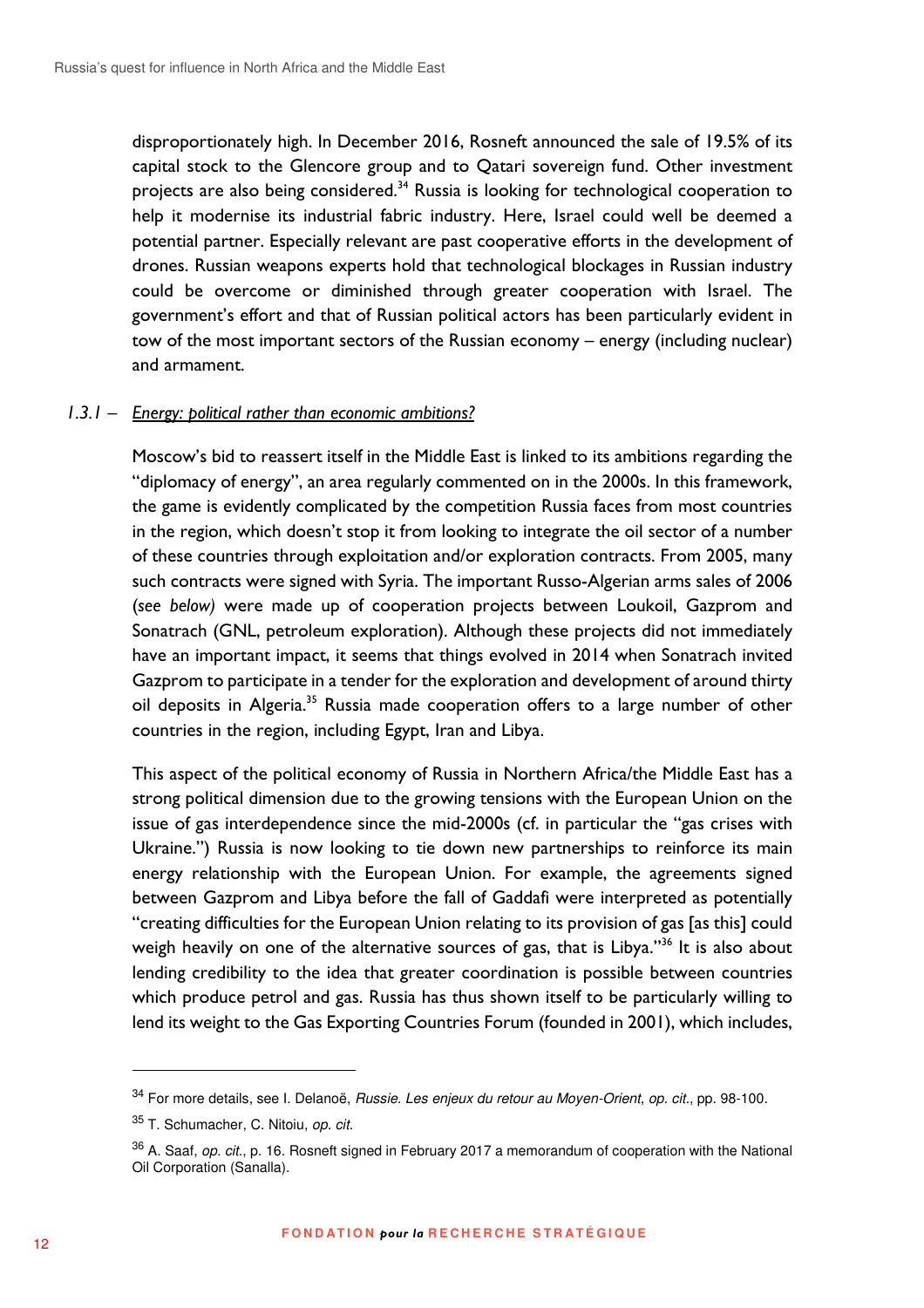besides Russia, many countries of the Middle East/North Africa (Algeria, Egypt, Libya, United Arab Emirates, Qatar, Iran; Iraq and Oman are observers).

Although to a lesser extent, the same trends are present in the relations with petrolproducing countries. Moscow has every interest in demonstrating to the rest of the world that, despite objectively competing on the global market, Russia and Saudi Arabia are able to overcome their differences (including political differences, for example on Syria) to weigh in on global petroleum prices. The year of 2016 was marked by the efforts of Russia, Saudi Arabia, Qatar (and Venezuela) to reach an understanding on levels of production. By the end of November 2016, Russia had committed to progressively lower its production to 300 000 barrels per day to the OPEC on a time frame of six months (COFACE). Be that as it may, the situation regarding this remains very delicate and fragile, highlighting the limited extent to which Russia is able to influence its competitors' policies. In this way, the crisis tied to the fall of the price of petrol that Russia is currently experiencing was a result of the war of prices triggered in the autumn of 2014 by Saudi Arabia. This was in part as a response to the intention shown by Iran to restore its production of petrol to pre-sanction levels.<sup>37</sup> However, for Russia, rapprochement with the OPEP also extends beyond economic aspects to "*fix a*  new framework of cooperation with the petro monarchies" of the Gulf.<sup>38</sup>

The Russian authorities are also very active in their promotion of civilian nuclear technology in North Africa/the Middle East. Favourable financial conditions show their determination to develop such cooperation in an area that has significant symbolic and political importance. The aim is to put in the spotlight one of the domains of excellence of Russian industry and thus compensate the cash economy reputation that Russia has whilst also securing a regional Russian footprint over a longer period. Memorandums and project agreements have been signed with nearly all countries in the area.<sup>39</sup> Moscow is discounting new contracts with Iran with two new reactors being already under construction since September 2016 on the site of Bushehr and two others that should rapidly follow. An intergovernmental agreement has been signed between Russia and Egypt in 2014 on the construction of the El-Dabaa power station (on a Russian loan of \$25 billion, with advantageous conditions for the Egyptian party.) Rosatom, that has signed a memorandum of mutual aid with the Algerian authority in charge of atomic energy (2014), is working on projects in Turkey (2010 agreement on the Akkuyu power station) and in Jordan (Qasr Amra power station, 49% financed by Rosatom).<sup>40</sup> An

<sup>&</sup>lt;sup>37</sup> "Russia's Nuclear Energy Diplomacy in the Middle East: Why the EU Should Take Notice", European Policy Centre Policy Briefs, 21 February 2017, p. 2.

<sup>38</sup> I. Delanoë, Russie. Les enjeux du retour au Moyen-Orient, op. cit., p. 97.

<sup>&</sup>lt;sup>39</sup> For more details, see M. Giuli, op. cit.

 $40$  *lbid.* p. 2.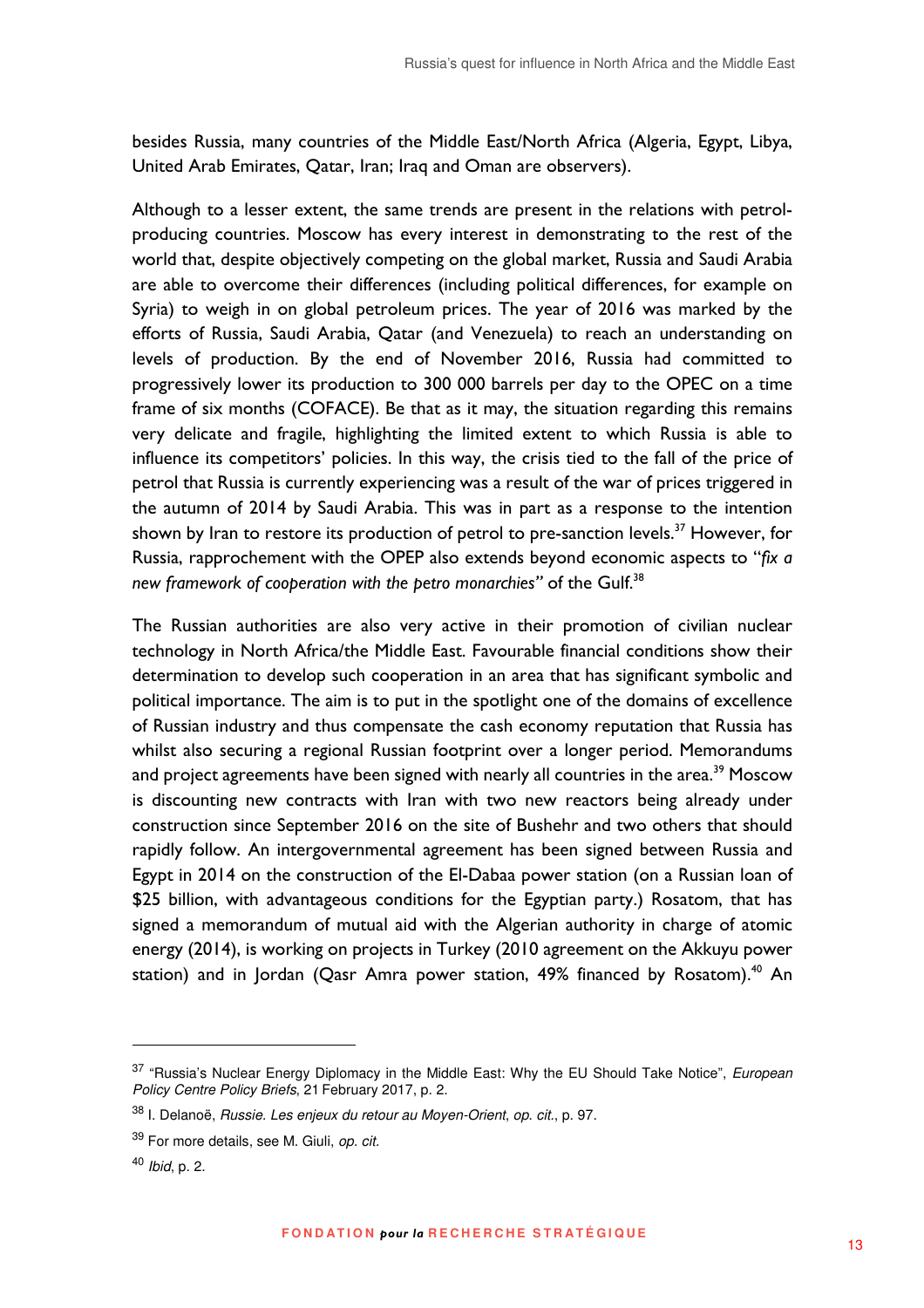agreement (2015) should lead to nuclear cooperation with Saudi Arabia, the UAE (2012) and Tunisia (2016).

#### *1.3.2 – Weaponry: the tireless effort of recovery*

The Soviet Union has imposed itself as the main supplier of weaponry to many countries in the region – in particular Algeria, Egypt, Libya, Iraq, Syria and Yemen.<sup>41</sup> In 2007, the person in charge of the Federal Service for Military-Technical Cooperation (arms sales and arms cooperation) announced: "Moscow is returning to the Arab region, to which have have paid no attention since the 1990s." $42$  Since the 2000s, Russia has sought to reconquer or develop its position in its old markets. According to the same Russian official, the region should become similar in terms of volumes of sales of Russian weaponry to India and China.<sup>43</sup> Russia's wish to return to the North African/Middle Eastern region in fact coincided with its desire to diversify its markets for the exportation of weaponry (80% of arms sales being sent to China and India, with the aim of offsetting a predicted contraction of both markets.)<sup>44</sup> Russia carried out its commercial "offensive" on the whole of the region, from old partners to countries traditionally more used to obtaining goods from Western industries.

The Syrian and Algerian debt (the former having been discounted by 73% of the total debt in 2005, the later adding up to \$4.5bn) have been partially compensated through the acquisition of Russian weaponry. The cancellation of the Libyan debt in 2008 (\$4bn at the time of Putin's visit to Tripoli) should also have been followed by the renewal of Russian armament exports to the country. Cooperation agreements in different areas were signed during this same visit amounting to \$10bn, \$4bn of which was destined for arms contracts. Although the ideological dimension that was prevalent during the Cold War made Russia make donations or sell weaponry at discounted prices to its regional relays has disappeared, the promotion of weaponry retains a political dimension. The ties in this domain allow for hope for the establishment of more dependable political relations in the long run.<sup>45</sup>

The main objectives have been more or less achieved on the global scale, since today the Middle East/North Africa zone is the second exporting region (17.8% of the total of

<sup>&</sup>lt;sup>41</sup> Between 1983 and 1990, arms sales from the Soviet Union reached a total sum of \$55bn (Vladimir Frolov, "The Benefits of Multilateralism", Russia Profile, n° 8, vol. 3 October 2006, p. 40).

<sup>&</sup>lt;sup>42</sup> "Russia 'Regaining Positions' on Mideast Arms Markets – Official", RIA Novosti, 19 February 2007.

<sup>&</sup>lt;sup>43</sup> "Russia's Portfolio of Orders for Arms Exports Reaches \$30Bln – Official", Interfax-AVN, 27 February 2007.

<sup>&</sup>lt;sup>44</sup> In parallel, Russia was equally looking for commercial opportunities in South America and in South-East Asia.

<sup>&</sup>lt;sup>45</sup> Isabelle Facon, "La Russie et les redéfinitions du monde arabo-musulman. Perceptions, intérêts et risques", Annuaire français de relations internationales, 2014, p. 628.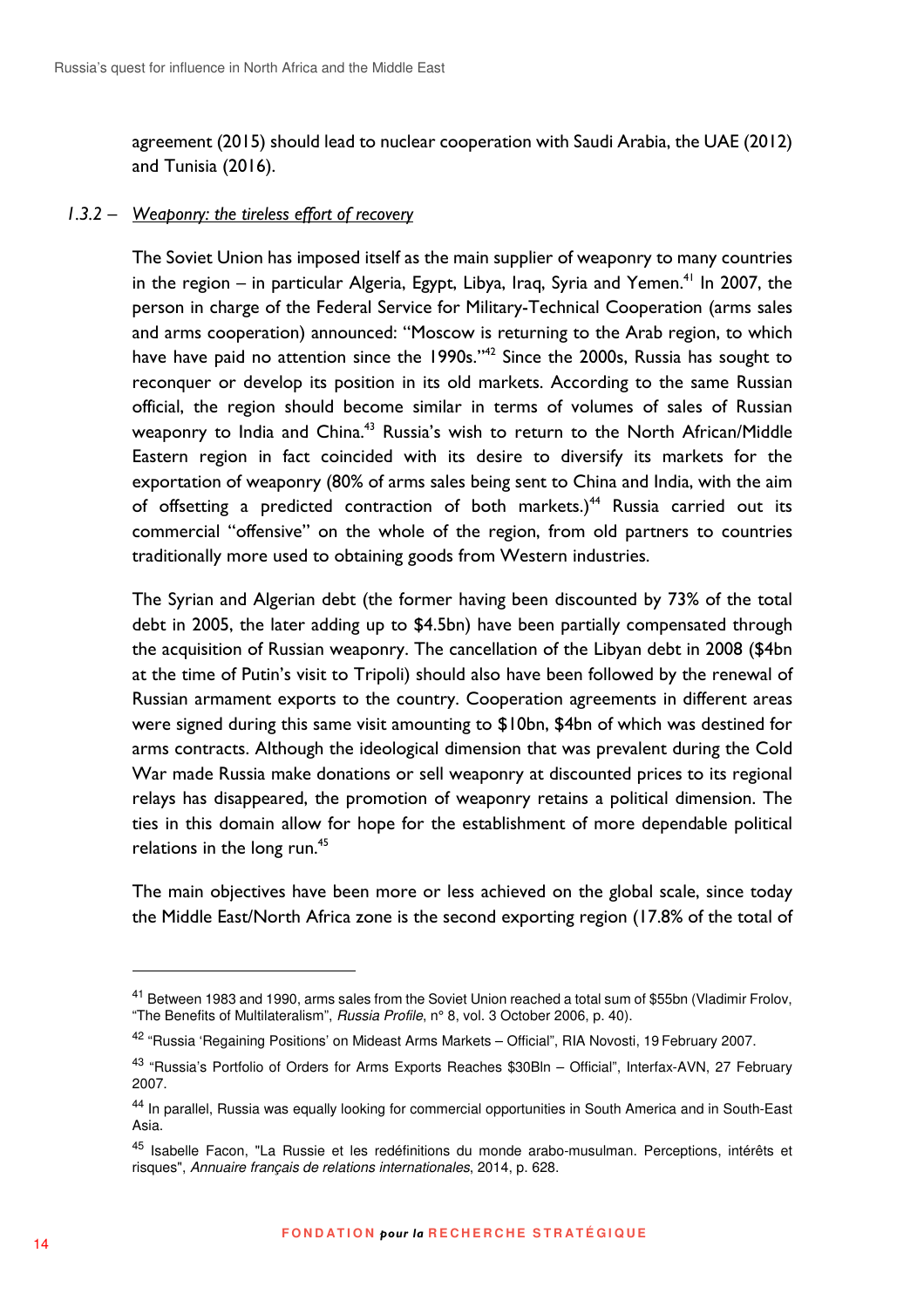exportations on the 2000-2016 period) after Asia.<sup>46</sup> Yet the Soviet Union's old partners have been somewhat less difficult to convince that the markets that have traditionally been dominated by Western suppliers. Between 2000 and 2016, Algeria accounted for more than half of Russian exports in the region. Indeed, as early as 2006, it became the third importer of Russian weapons behind China and India. This came after three months of negotiating, with the signing in March of an arms contract amounting to around \$7.5bn (during the Cold War, the Soviet Union provided 80% of the Algerian army's equipment.) Egypt also appears relatively highly on the list of important clients of the Russian armament industry, especially since the arrival of General Sisi in 2013. All, or most of the agreements concluded (in such areas as military helicopters, MiG-29 and anti-tank missiles) will be financed by Saudi and Emirati money. Agreements of a lesser importance had been signed before, since early 2005. Russia has provided helicopters, anti-air missiles, second hand Su-25 fighters to Iraq and is counting on a development of this weapons-dominated relationship. According to a report made by Chatham House, arms sales to the region have been distributed as follows: Iraq, Syria, Egypt each receive 1.4% of Russia's weapons exports, Yemen 1.2%, Algeria 9.1%, Iran 2%,<sup>47</sup> the UAE 0.7%.<sup>48</sup>

Political considerations force Russia to proceed with a certain amount of care. Its armament relationship with Iran and Syria must take into question the Israeli sensitivities. The importance of the links between Moscow and Tehran theoretically constitutes, an (additional) braking force to potential arms cooperation between Saudi Arabia and Russia. Nevertheless, according to Russian specialists, "*Moscow could show itself to be more open to arming the smaller Gulf States that, alone, can only be identified as a threat to Iran.*" <sup>49</sup> In this regard, potential and existent transactions between Russian industrialists and the UAE are worth mentioning.<sup>50</sup>

To give itself credibility as an arms supplier that is hardly affected by international pressure, Russia has not reneged on weapons contracts made with Syria before the start of the civil war. Besides, its military engagement in Syria was not devoid of commercial ulterior motives since Russian forces operated a certain amount of equipment that is likely to interest countries in a region where Russian arms already make up 18.3% of total arms sales.<sup>51</sup> This amounts to a sign that Russia considers that new opportunities

<sup>46</sup> Richard Connolly, Cecilie Sendstad, Russia's Role as an Arms Exporter. The Strategic Importance of Arms Exports for Russia, Russia and Eurasia Programme, RIIA, March 2017, p. 17.

<sup>&</sup>lt;sup>47</sup> For more details on Russo-Iranian technical and military cooperation, see I. Delanoë, *Russie. Les enjeux* du retour au Moyen-Orient, op. cit., pp. 38-41.

<sup>48</sup> R. Connolly, C. Sendstad, op. cit., p. 17.

<sup>49</sup> D. Trenin, op. cit.

<sup>50</sup> "From Moscow with Weapons: UAE-Russia Sign Anti-Armour Missile Deal", www.alaraby.co.uk, 21 February 2017.

<sup>51</sup> R. Connolly, C. Sendstad, op. cit., p. 17.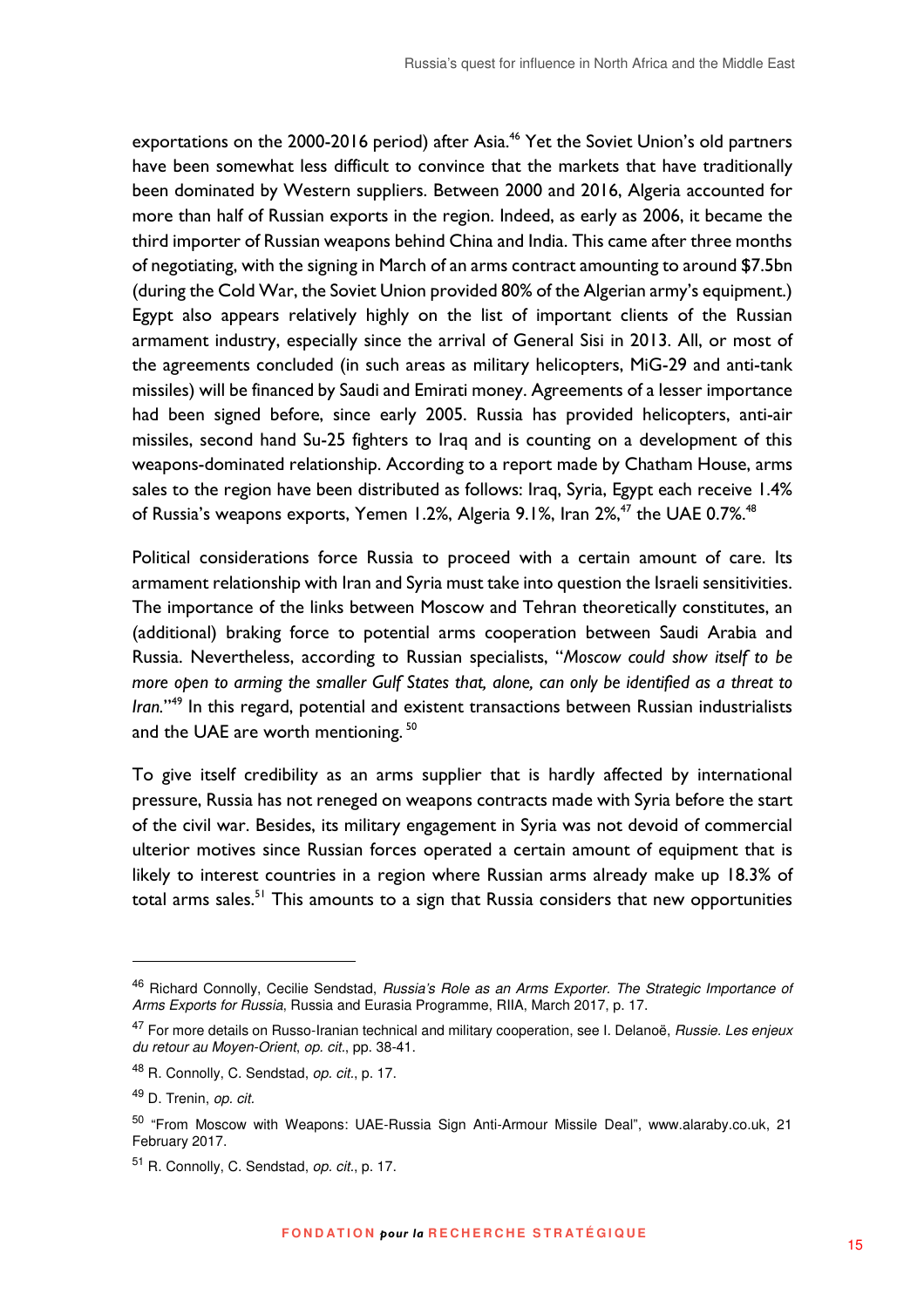could materialise as regional geopolitical equilibriums are subject to significant fluctuations.

# 2 – Russia's new capabilities

"Russia will continue making a meaningful contribution to stabilizing the situation in the Middle East and North Africa, supporting collective efforts aimed at neutralizing threats that emanate from international terrorist groups, consistently promotes political and diplomatic settlement of conflicts in regional States," states the Foreign Policy Concept of the Russian Federation (November 2016).<sup>52</sup> The use of the term "collective" underlines Russia's realist approach, which takes into consideration the complexity of regional relations, their volatility, and is utterly unable to impose itself as a hegemonic power in the zone. However, it seems clear that the intensity of military and diplomatic engagement in the region as has taken occurred in Syria against the background of the United States' – possibly temporary – withdrawal from the region. While active diplomatic efforts remain this approach's central pillar, it now depends on whether Russia demonstrates a willingness to use military force.

### *2.1 – The measured mobilisation of military tools*

In Vladimir Putin's vision, the possession of a credible conventional military force and the demonstration of a determination to use it to defend Russia's central interests constitute the most important component of the state's international authority. In the region in question before the military intervention in Syria, this approach has materialised through the decision to renew a military presence in the Mediterranean (in action since 2013). The extent of this presence (around ten vessels, under the responsibility of the Black Sea fleet, with the Mediterranean Sea, the Red Sea and the horn of Africa as its zone of action) pales in comparison to Soviet deployments from the Cold War. The deployment of the aircraft carriers Admiral Kouznetsov in the eastern Mediterranean, in October 2016, has nonetheless had a certain impact.

If the military intervention in Syria aimed to relieve Bashar Al-Assad of his military and strategic difficulties, it was also made according to other considerations. Amongst them, the will of Moscow to "*demonstrate the extent to which it has developed its military* 

<sup>52</sup> The document underlines that Moscow will follow "Russia intends to further expand its bilateral relations with the States in the Middle East and North Africa, including through such actions as relying on the ministerial meeting of the Russian-Arab Cooperation Forum as well as continuing strategic dialogue with the Cooperation Council for the Arab States of the Gulf," as well as the fact that "Russia will take advantage of its participation as an observer to the work of the Organization of Islamic Cooperation."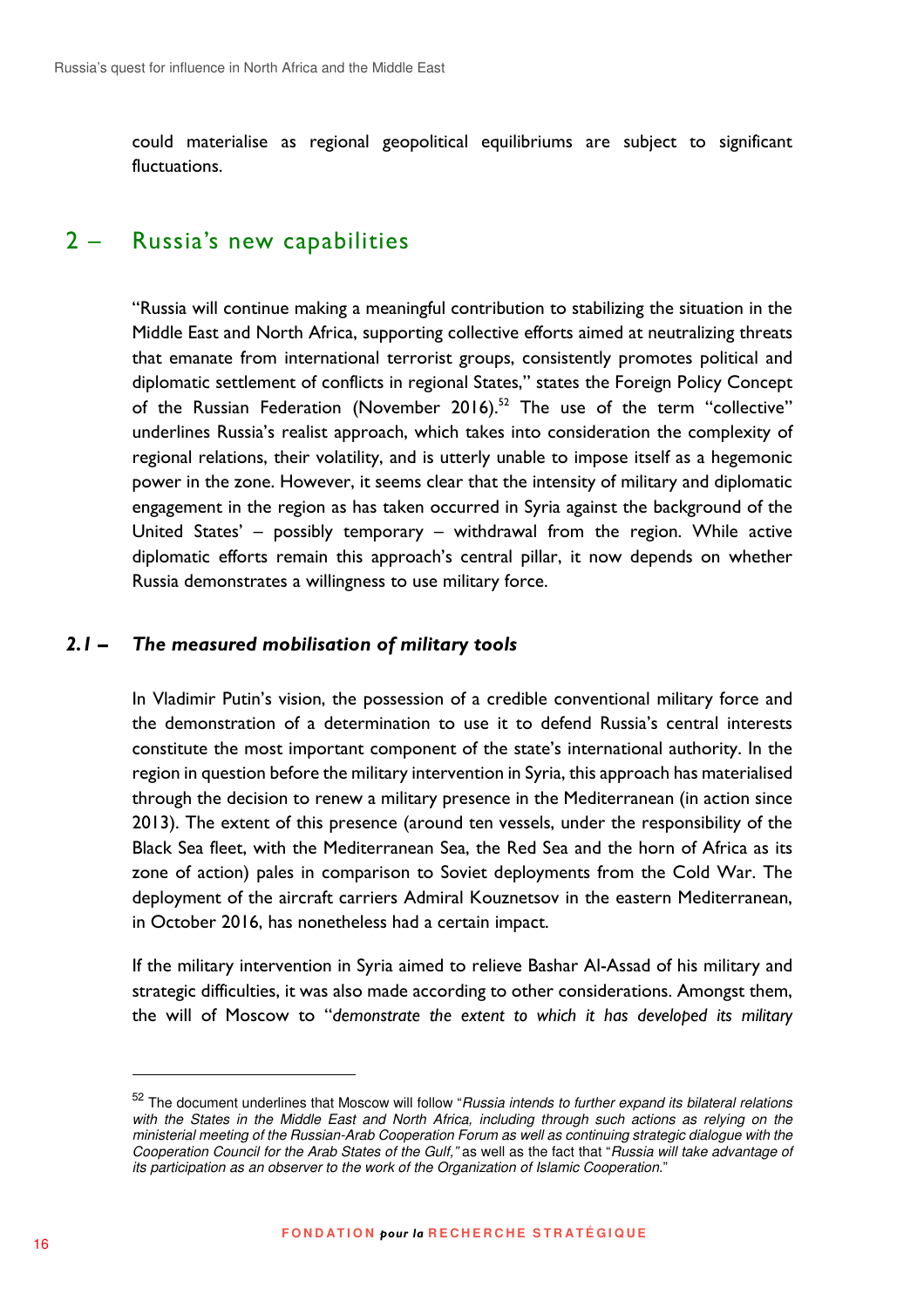*capacities."<sup>53</sup>* This is not only aimed at sending a message to Western countries, with whom relations are at their lowest since 2014, but also to comfort its reputation with regional states. Indeed, it seems that the Russian authorities believe that Russia can gain credibility amongst countries that respect the "strong man" image that this operation has bestowed upon President Putin.<sup>54</sup> Taking into account the importance of these cumulated objectives, the Kremlin's intervention is remarkably cost-effective. Furthermore, one must bear in mind the publicity for Russian weaponry and an "extra" in terms of training for the armed forces in view of meeting such objectives. At the same time, the Russian military implication has been weighed in such a way as to avoid the Russian stalemate that many are predicting. Thus, the air-strikes constitute a central pillar of Russian military intervention. On the ground, Russia has satisfied itself with a small special forces presence (probably around several hundred men) who train the Syrian forces and protect sensitive infrastructure such as pipelines.<sup>55</sup>

In the long term, Russia will develop its military presence in Syria in the aim of making it a central point of the Russian geopolitical influence in a region that is of particular significance. This area is even more essential as Russia approaches it with the intention of forging a Black Sea/Mediterranean continuum. This signals its intention to continue to weigh in a "measured" but permanent way in a region that is undergoing a thorough reorganisation. "You see their activities in the Port of Tartus and you understand that this isn't the activity of someone who is planning to pack their bags and leave tomorrow morning," argues the Israeli Navy's Chief of Staff.<sup>56</sup> He goes on to argue this is reminiscent of the way Russia is already operating in the region. The installations in Tartus, at the end of a Russo-Syrian treaty extending the Russian presence for 49 years, will be extended to allow the hosting of more Russian ships. This will allow it to become a fully-fledged naval base (with 11 vessels simultaneously, even if the Russian authorities judge that such a deployment is unnecessary). Besides, Moscow has announced its intention to sustain the presence of aerospace forces on the Hmeimim airbase.<sup>57</sup> Through this reinforcement and the "coverage" of S-300 (Tartus) and S-400 (Hmeimim) systems, Russia is announcing its intention for a long-term military presence in Syria. Thus, Moscow is forcing regional countries and powers who have interests to integrate the "Russian factor" into their calculations.

<sup>53</sup> Statement by Thomas Gomart, director of the IFRI, cited in Isabelle Lasserre, "Quel est le bilan de l'intervention russe en Syrie ?", Le Figaro, 19<sup>th</sup> of March 2017.

<sup>54</sup> Igor Delanoë, statement during the conference "Les relations extérieures de la Russie", op. cit.

<sup>55</sup> Y. Barmin, cited in M.-N. Tannous, op. cit., p. 9. The latter argues that Russia is equally present on the ground via members of societies and private security companies employed by the Russian government or the Syrian government to protect VIPs or critical infrastructure.

<sup>&</sup>lt;sup>56</sup> "Israel Navy Official: Russia is Here to Stay in the Region", The Jerusalem Post, 20 March 2017.

<sup>&</sup>lt;sup>57</sup> "Russia to Transform Syria Airbase into 'Permanent Military Facility'", The New Arab, 11 August 2016.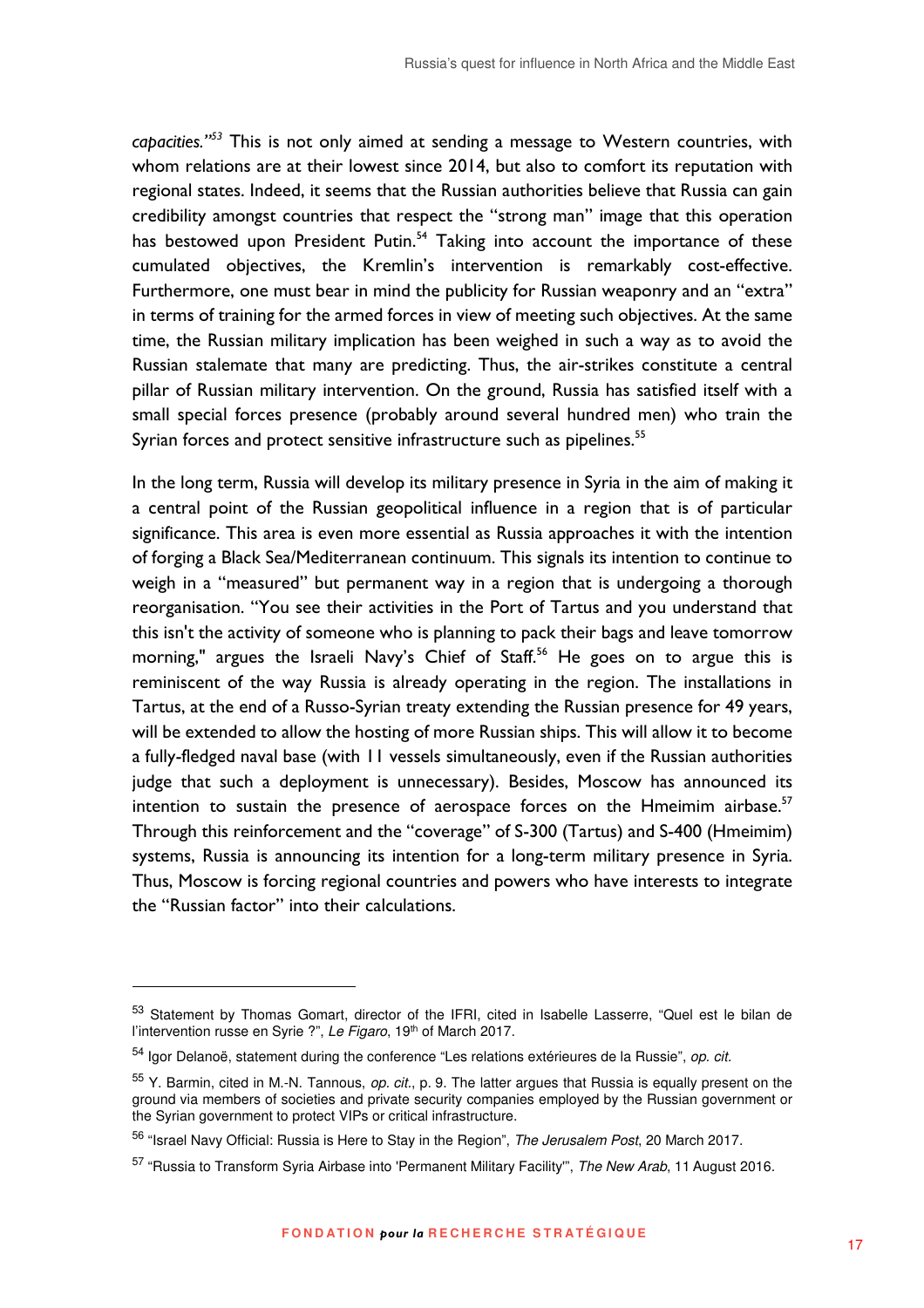In the current state of things, Russia, whilst searching for a diplomatic role at the forefront of the world stage, does not seem to be willing to engage in the same (military) directness in Libya as in Syria. This might stem from several factors. Uneasiness concerning the evolution of the relationship with the Trump administration, logistical constraints, Egyptian "preference,"<sup>58</sup> should all be taken into consideration. Moreover, it is difficult to envisage a new military intervention given the context of economic crisis that Russia is experiencing. The polls show that Russians are bored by the "warrior sequence" that they have been living since 2014. Nonetheless, it is impossible to rule out that Russia wants to provide more comprehensive military aid to "Marshal" Haftar. From early 2017, following the meeting between the latter and a military delegation in Tobruk, talk was of the imminent drafting of a military cooperation agreement providing for the training of the "Marshal's" forces by Russian troops (in Tobruk, Benghazi and in Russian vessels)<sup>59</sup> Later, in March, questions arose as to the participation of Russian special forces (and drones) in Egypt, on the border with Libya (refuted by both Russians and Egyptians).<sup>60</sup> In other words, Russia, who had already received members of the ANL for medical treatment, seems to be looking to raise the UN embargo on weapons sales to Libya.<sup>61</sup> In March, the Russian Foreign Minister did not exclude the possibility of training the Libyan army if such a request were made to him. $62$  Moreover, certain European experts do not exclude the fact that Moscow might have greater ambitions in Libya, set on bringing about "*the Russian dream […] to have bases in the Mediterranean."<sup>63</sup>* (There has thus been some talk about the "Tobruk option"<sup>64</sup>).

#### *2.2 – Russia's multi-vector game*

 $\overline{a}$ 

Beyond the military operations in Syria starting from September 2015, Russia surprised the international community through its capacity to talk with several major players about

<sup>58</sup> Moscow does indeed seem to be willing to shelve its initiatives for Egyptian mediation for intra-Libyan reconciliation (Igor Delanoë, statement during the conference "Les relations extérieures de la Russia", op. cit.).

<sup>59 &</sup>quot;Libve : l'accord entre Moscou et le maréchal Haftar bientôt en vigueur", RFI, 13<sup>th</sup> of January 2017 ; "Is Russia Set to Train Libyan Strongman Haftar 's Troops?", The New Arab, 16<sup>th</sup> of January. Among other types of action granted to Russia – reparation services and services of military material maintenance, mineclearing, etc. But some attribute it to private security companies (Wolfgang Pusztai, "The Haftar- Russia Link and the Military Plan of the LNA", www.ispionline.it, 2 February 2017).

 $60$  See notably Alec Luhn/Reuters, "Russian Special Forces Sent to Back Renegade Libyan Gereral – Reports", The Guardian, 14 March 2017.

 $61$  According to certain observers, Russian equipment through third party states (W. Pusztai, *op. cit.*).

<sup>62 &</sup>quot;Russia to Consider Possibility of Helping Train Libyan Military in Case of Receiving such Request -Russian Foreign Ministry", Interfax-AVN, 16 March 2017.

<sup>63</sup> Jacopo Barigazzi, David M. Herszenhorn, op. cit.

 $64$  W. Pusztai, *op. cit.* It should be reminded that Cyprus allows the docking of Russian warships in the port of Limassol.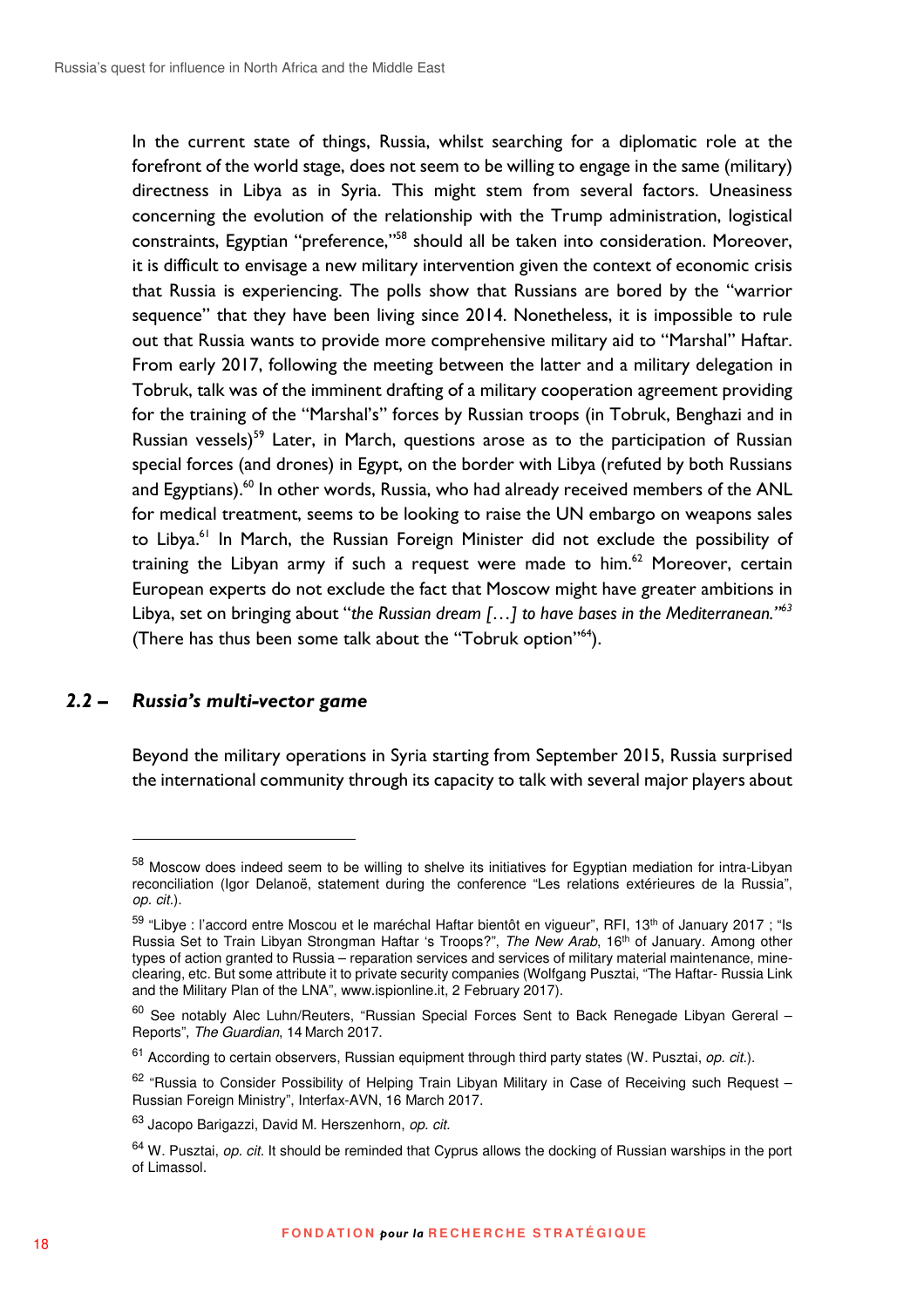the Syrian issue, including non-state actors, such as the Kurds.<sup>65</sup> This significantly contributed to the fact that it managed to impose itself as a vital mediator. This approach reflects the strategy pursued more generally in the Northern Africa/Middle East region. No relation is excluded, including those with Fatah or the Iraqi Kurds. Such an approach aims at widening Russian room for manoeuvre. If the legacy of the Soviet era favours the development of certain relations, it does not render them exclusive. Thus, from 2001, President Putin signed a strategic partnership agreement with his Algerian counterpart. However, this did not stop Moscow from engaging with Morocco with whom the Kremlin had always maintained relations, and conversely with Tunisia. In the Middle East, the partnership with Iran has reached an unprecedented level. In four years (2013 – 2017), Presidents Putin and Rouhani have met on eight separate occasions. The last meeting being the first bilateral meeting between the two men. Tehran has authorised Russia to temporarily use the base of Nojeh for its air strikes in Syria. This increased Russo-Iranian proximity has not stopped the links between Russia and Israel from becoming an important paradigm of the Kremlin's regional policy. The demographic weight of Israeli citizens of Soviet origin undoubtedly contributed to this development. Communication between the two countries became particularly during the Russian military intervention in Syria.<sup>66</sup> The Russian government is showing itself to be particularly attentive to Israel's concerns regarding the presence of Hezbollah and the military influence of Iran in Syria.<sup>67</sup> Considering that dialogue is preferable to tension and recriminations, Russia has actively sought to establish workable relations with Saudi Arabia. The two countries show themselves inclined to compartmentalise the issues that characterise their bilateral relations.

Thus Russia has shown itself to be faithful to a new foreign policy that seeks to diversify its relations in all regions. In the region concerned, this effort must take into consideration the fact that the inherited networks of the Soviet era have been significantly eroded since the 1990s. Moreover, the growing instability in the zone, especially since the Arab Spring, has forced the Kremlin to demonstrate its flexibility so as to not remove any options in the event that political relations were to evolve.

In this context, Moscow has also managed to appreciate the opportunity that was presented by the perception spread at the regional level of a "confusion" of Western

 $65$  Russians want to have the political branch of the YPG take part in the next round of discussions in Geneva, the Democratic Union Party ("Ankara's Syrian Plan Falters as Moscow Sets Up in Afrin", Al Monitor, 22 mars 2017). In February 2016, the Syrian Kurds opened an office in Moscow.

<sup>&</sup>lt;sup>66</sup> Thus, Israel has not openly critiqued Russian military operations and has kept a staunch silence on the provision of light Russian weaponry to Hezbollah in Syria, whilst Moscow has at more than one instance "allowed" aerial strikes against Hezbollah targets in Syria. (dépôts or arms convoys; Jonathan Marcus, "Putin and Netanyahu: A Complex Diplomatic Dance", www.bbc.com, 9 March 2017) – All the while, it seems that there is close coordination between Russian forces and Hezbollah in Syria (Y. Barmin, cited in M.-N. Tannous, op. cit., p. 11).

<sup>67</sup> Igor Delanoë, "Moscou, ville d'Orient", obsfr.ru, 20 March 2017.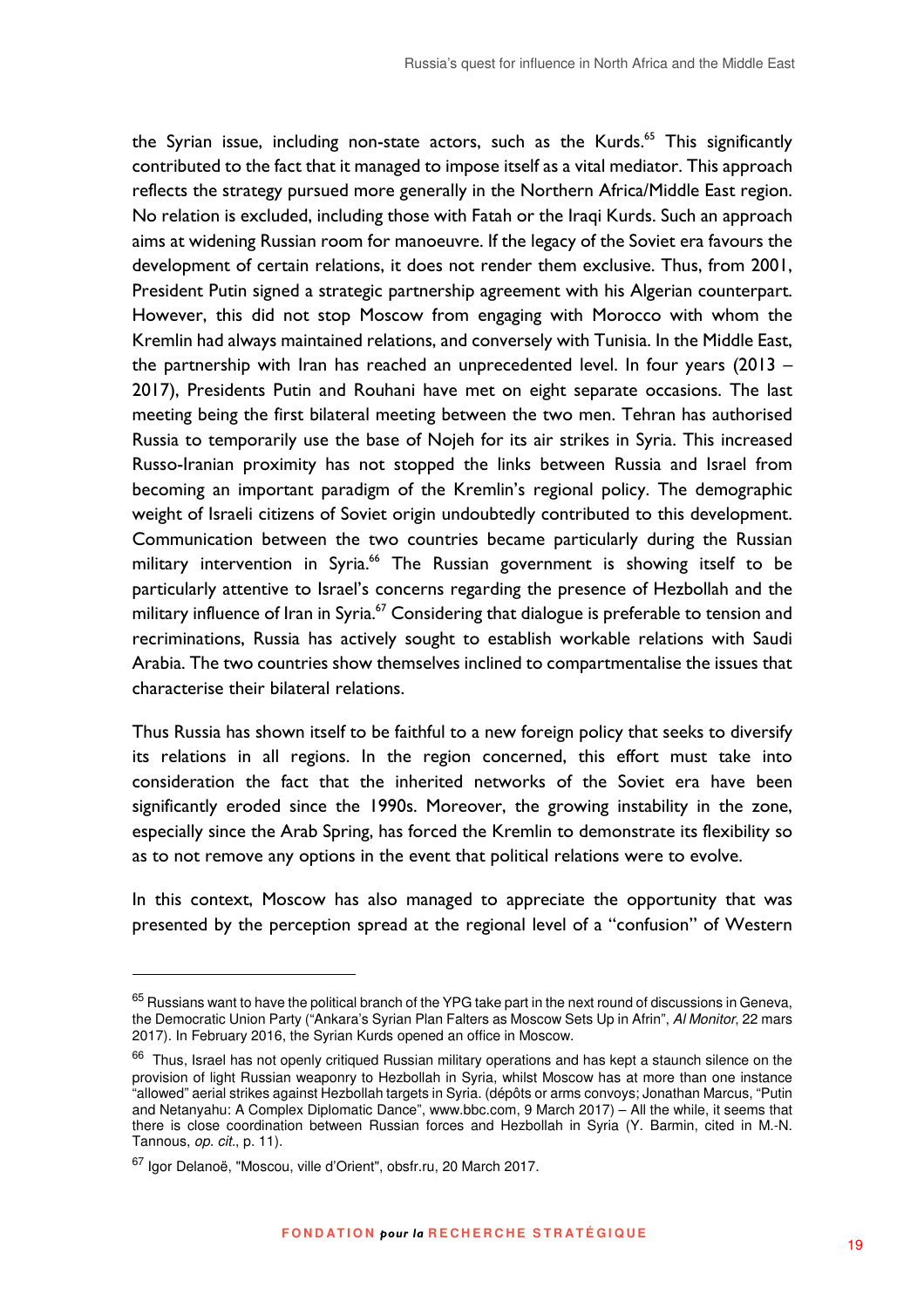powers (caused by such factors as the "abandonment" of Mubarak, red lines not followed in Syria and the United States' regional disengagement). Thus, Moscow did not hesitate to manipulate the disappointments left by Western political leaders to its advantage. This partly explains the development of relations with Egypt, which, after the military coup d'état of 2013, is looking to establish a more independent foreign policy.<sup>68</sup> Despite the strong ambiguities that will lastingly encumber the Russo-Turkish relationship (starting with the Kurdish question),<sup>69</sup> Turkey and Russia continue to share a strong disdain for the West. After the coup attempt in Turkey, the immediate support offered by Moscow to the "legitimate authorities" help to repair the damage left by the crisis of the Su-24 shot down by Turkish forces. This marked a stark contrast with Western capitals which voiced their concerns about the repression carried out by the Turkish regime. Russia also knows that its link with Tehran indirectly benefits from the suspicion Iran harbours for the Western powers. The pragmatism observed in the Saudi Arabia/Russia relationship is tied to Riyadh's desire to diversify its foreign policy in a context where its relationship with Washington has undergone a restructuring in recent years. The arms deals made with Iraq underline Baghdad's desire to strengthen its political independence from Washington.<sup>70</sup> In the Maghreb, even the situation is less "severe" for the West, "*the Russian project finds a favourable environment due to these countries' belief in the necessity for a better balanced, bipolar world"<sup>71</sup>* (against a highly fluid backdrop, a rapprochement with Moscow can now be used to put pressure on EU countries and the  $US^{72}$ ). These circumstances have notably favoured the recent development of Russo-Moroccan relations and, to a lesser extent, Russo-Tunisian relations. In general, Russia plays a sensitive game in the entirety of the region. This is demonstrated when Moscow states that its policy in the Middle East and North Africa will always be led on a basis of "*respecting their [states'] sovereignty and territorial integrity and the right to self-determination without outside interference"* (Foreign Policy Concept).

<sup>68</sup> President Sisi has reserved his first international visit outside of the region for Moscow, not Washington (August 2014). The cooperation between the two countries now covers a wide array of areas such armaments, anti-terrorism, joint military exercises (with in 2015 the first joint naval exercise in the post-Soviet era), welcoming Egyptian officers in Russian military schools, the fight against maritime piracy, nuclear cooperation and energy.

<sup>69</sup> Amongst the recent developments, it should be noted that the Russian ministery of defense has announced that it deployed its troops in Afrine (around a hundred according to the Syrian observatory of human rights) to avoid conflicts with Kurdish and pro-Turkish forces. ("The Russian Defense Ministry Rejects Reports that Moscow is Setting up Military Base to Train Kurds in North-Western Syria," Interfax-AVN, 20<sup>th</sup> of March 2017; "Russian Military, Kurds Plan to Open New Centers in Northern Syria – Kurdistan National Congress," Interfax-AVN, 21<sup>st</sup> of March 2017).

<sup>70</sup> I. Delanoë, Russie. Les enjeux du retour au Moyen-Orient, op. cit., p. 37.

 $71$  A. Saaf, *op. cit.*, p. 6.

<sup>72</sup> T. Schumacher, C. Nitoiu, op. cit.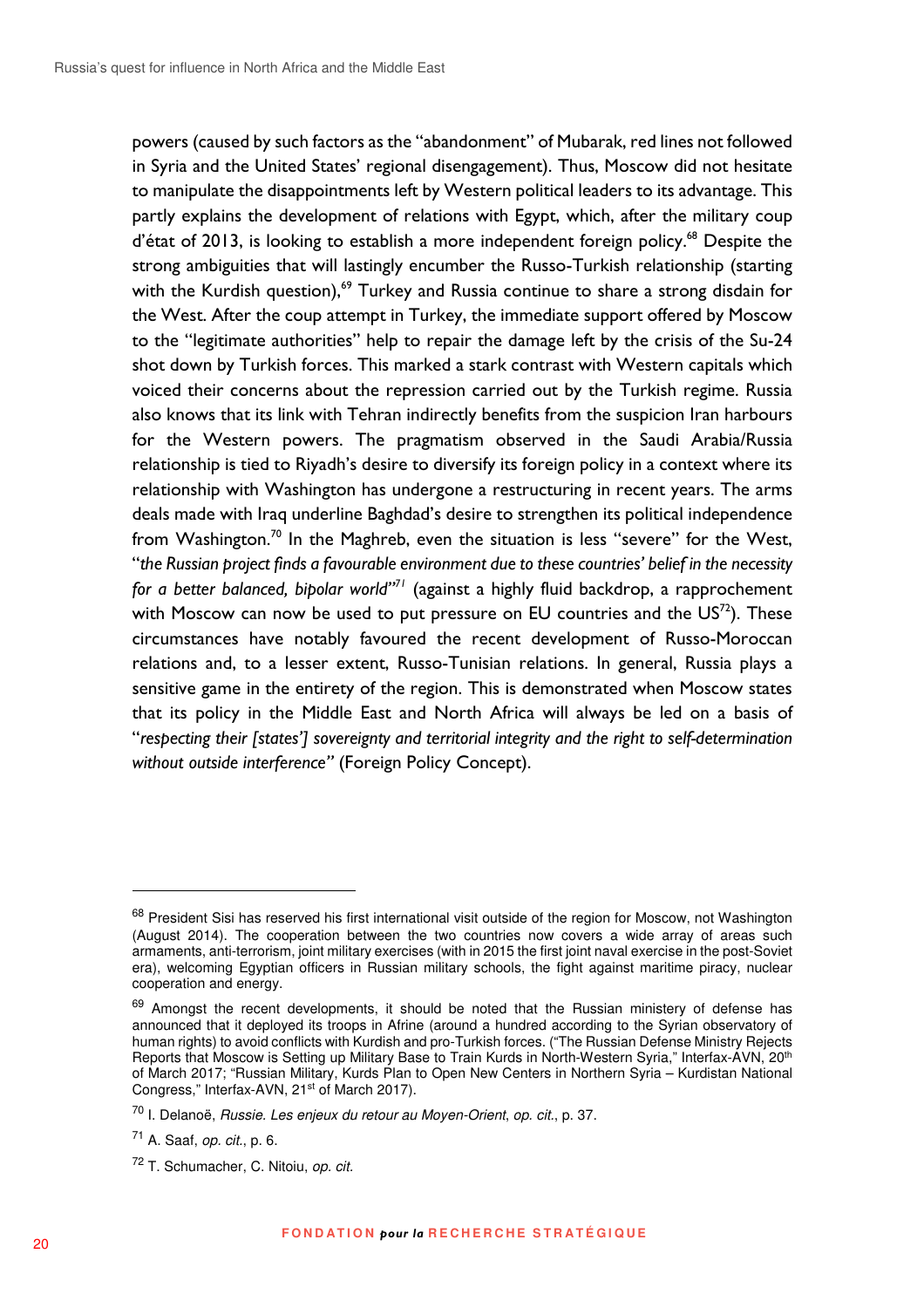#### *2.3 – Assessment and perspectives from the start of 2017*

Over the last several years, Russian policy in the Middle East and in North Africa years has been characterised by an ability to successfully seize opportunities. Whilst Russia's return since the start of the 2000s has been rather slow and some of its potential successes were compromised by the Arab Spring (notably in Libya), Moscow has been able to impose itself in a regional landscape that is undergoing rapid change by acting quickly in many different directions of the diplomatic spectrum. This, whilst upholding its "political activism" through the modest but still visible deployment of its military equipment. Its motivations in doing so are numerous. The will to interrupt what Moscow sees as a succession of *regime changes* inimical to its geopolitical and economic interests*,*  such as those after the Iraq war and Gaddafi's death in 2011, should not be understated. Another key motivation is Russia's will to appear stronger than its economy would suggest. Russian experts thus do not hide their satisfaction when faced with "*a new reality, a reality in which the United States and the European Union are now behind Russia, Turkey and Iran."<sup>73</sup>* The Russian authorities clearly wish to pressure the European Union by working to obtain gains from its southern neighbours and in particular through its position in Libya. In this regard, a certain vengeful motivation must certainly not be excluded (following the NATO mission in Libya in 2014, described as a "betrayal" by Russian leaders, who cited what they saw as the geopolitical calculations of the European Union in the countries neighbouring Russia). These motivations exist in conjunction with Moscow's willingness to develop ties with all the actors in the region so as to obtain information and means of actions in a region that it considers can impact both its security and that of its allies, notably in Central Asia. These goals have been set by the Kremlin, which will work towards realising them in the long term. In such a context, Syria, chosen as the site for a permanent Russian military presence, seems to remain one of Russia's main entry points in the regional politics of the region.

Whilst Russia's presence at all levels is striking and contrasts with Moscow's quasiabsence from the region in the fifteen years that followed the end of the Cold War, Russia does not make any claim to regional *leadership.* The North Africa/Middle East region seems to exist on the margins of Russia's foreign policy objectives. This is suggested by the order of regional priorities demonstrated in the new, remodelled Foreign Policy Concept of November 2016. Thus "the situation in the Middle East and in North Africa" arrives after the member states of the Commonwealth of Independent States, the "Euro-Atlantic region" (including NATO, the EU, the European Council, the OSCE, the United States, Canada), as well as such regions as the Arctic, Antarctic and the Asia-Pacific)"<sup>74</sup> Only two states (Syria and Iran) are recipients of individual

<sup>&</sup>lt;sup>73</sup> Alexey Khlebnikov, "Changing Dynamics in the Syrian Crisis", Tel Aviv Notes, vol. 11, n° 6, 30<sup>th</sup> of March 2017.

 $74$  And before South America and Africa that are only the object of a single paragraph each.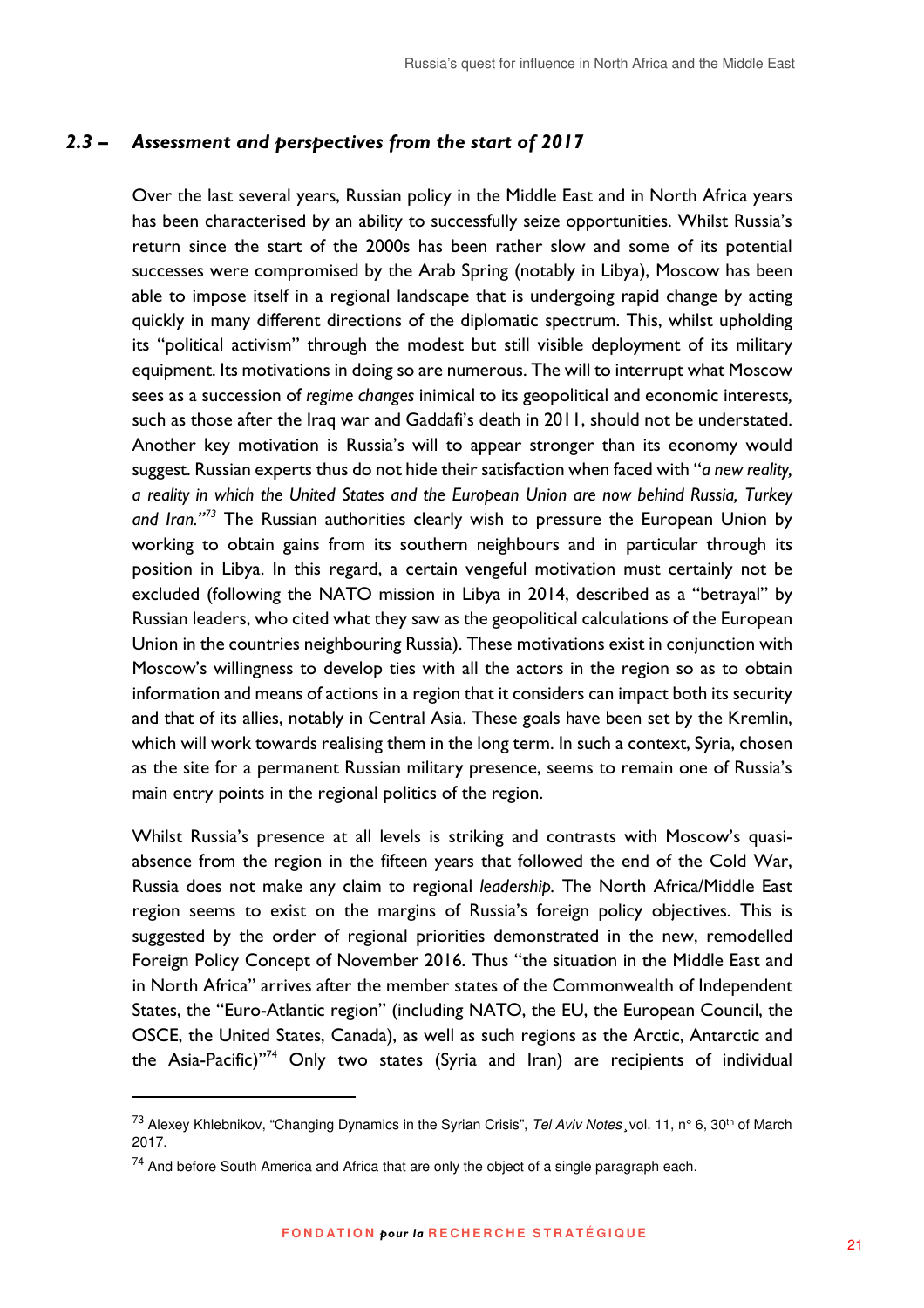development in a manner that is less based on a bilateral relationship with Russia than on the multilateral process that concerns them (reaching a political resolution in Syria and implementing the Iranian Nuclear deal.)

This confirms that Russia's regional politics remain above all an instrument working towards the realisation of larger ambitions in its foreign policy and security agenda. This is shown perhaps by what is left of its, still modest, economic footprint. The regional powers are aware of this whilst taking into account the calculations of a strengthened Russia. Indeed, said powers are often at the origin of such rapprochements. Thus, the heating up of links with Algeria would not have been possible if the Algerian regime had not needed international legitimisation at the end of the period of violence that it emerged from at the end of the 1990s. In the case of Egypt, the rapprochement can also be explained by Cairo's will to play Russia and America off against one another so as to draw the greatest profits. This is in a context where it is necessary to find a solution to the very reserved stance of Western countries towards President Sisi's regime. Indeed, regional actors maintain their independence as, despite Russia's new found political and military credibility, they are still seen as "*strangers in the Middle East."<sup>75</sup>* To explain this, several examples are cited by an expert including the constitutional project proposed by Moscow for Syria following the Astana<sup>76</sup> format which is unpopular in the region (for example in Turkey). The same specialist also evokes the traces left in the region by Russia and their contribution to the creation of memories of "Russian wars against Islam" (Afghanistan, Chechnya and Aleppo). $77$ 

The multi-faceted game which Moscow employs – at times both a strength and a means of safeguarding its influence in a particularly unstable and conflictual area – contributes to the blurring of its image. In Syria, how should Russia develop relations with Tehran when the Gulf monarchies and especially Israel aim to extract concessions from Moscow in order to contain Iranian influence? There are many in Iran who believe, as put by the old spokesperson of the Iranian ex-president Mohamed Khatami, that Russians are untrustworthy and likely "*to stab you in the back."<sup>78</sup>* Many of these new regional relations, whether with Turkey or Saudi Arabia, lie on shaky foundations and are far from being based on complete trust. Success is not always straightforward or clear, a conclusion demonstrated by the mixed result of the Astana Conference held in March 2017.

An important parameter of the Russian growth in regional influence lies in the possibility that the region becomes the object of a "deal" between Moscow and the Trump

 $75$  laor Delanoë, statement during the conference "Les relations extérieures de la Russie", op. cit.

<sup>&</sup>lt;sup>76</sup> The Russian Foreign Policy Concept indicates that "Russia supports the unity, independence and territorial integrity of the Syrian Arab Republic as a secular, democratic and pluralistic State with all ethnic and religious groups living in peace and security and enjoying equal rights and opportunities."

 $77$  lgor Delanoë, statement during the conference "Les relations extérieures de la Russie", op. cit.

<sup>78</sup> "Poutine reçoit Rohani : une rencontre et de vrais enjeux", L'Orient-Le-Jour, 30 March 2017.